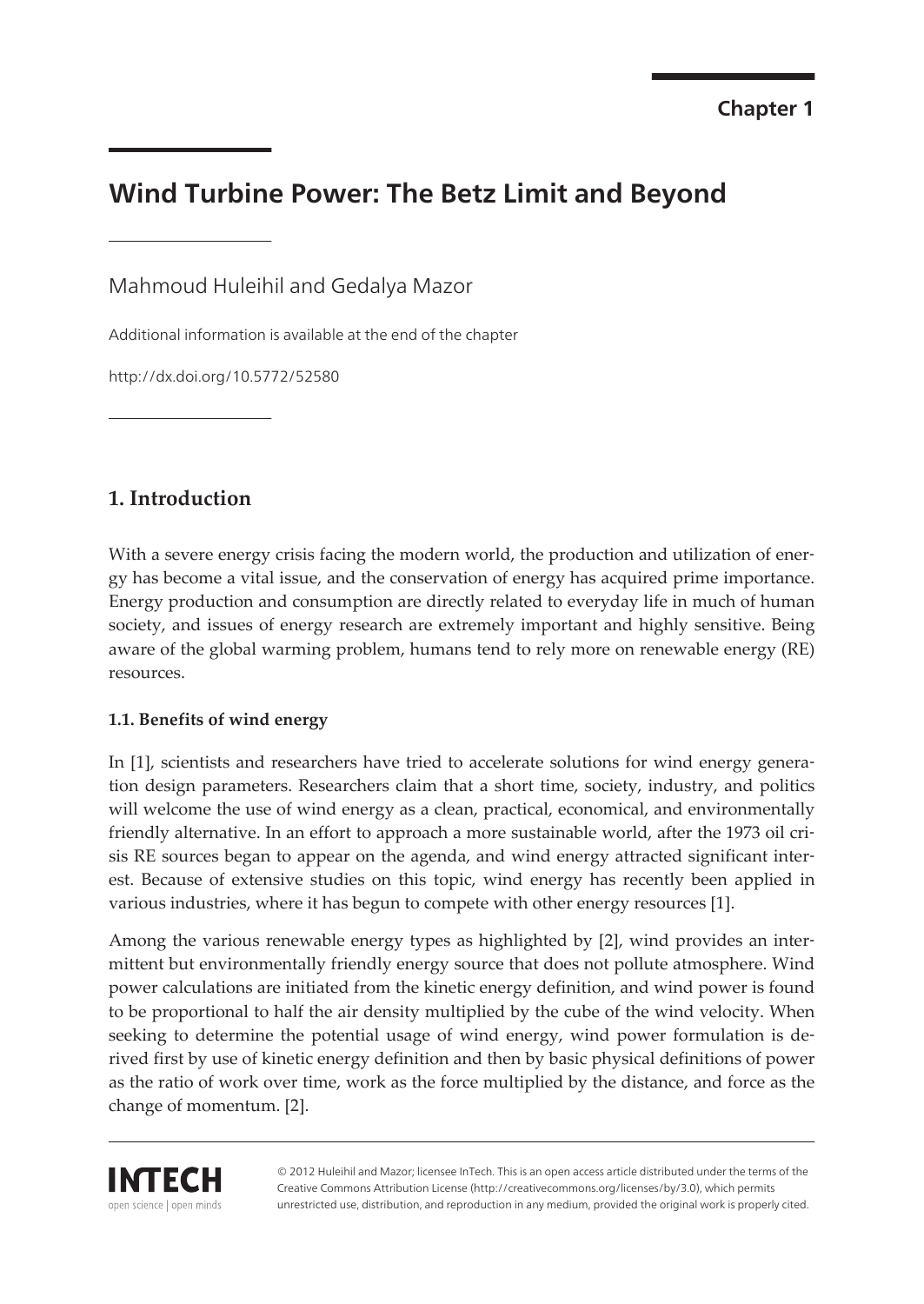#### **1.2. Aerodynamics aspects of wind turbines**

Reviews about many of the most important aerodynamic research topics in the field of wind energy are shown in the report of a different study [\[3\]](#page-23-0) Wind turbine aerodynamics concerns the modeling and prediction of aerodynamic forces, such as performance predictions of wind farms, as well as the design of specific parts of wind turbines, such as rotor-blade geometry. The basics of blade-element momentum theory were presented along with guide‐ lines for the construction of airfoil data. Various theories for aerodynamically optimum rotors were discussed, and recent results on classical models were presented. State-of-the-art advanced numerical simulation tools for wind turbine rotors and wakes were reviewed, in‐ cluding rotor predictions as well as models for simulating wind turbine wakes and flows in wind farms [[3](#page-23-0)].

#### **1.3. Wind power density**

Concerning power density and its relation to wind speed, the report given in[[4](#page-23-0)] pre‐ sented the features of wind power distributions that were analytically obtained from wind distribution functions. Simple equations establishing a relationship between mean power density and wind speed have been obtained for a given location and wind tur‐ bine. Different concepts relating to wind power distribution functions were shown among them the power transported by the wind and the theoretical maximum convertible power from wind, according to the Betz' law. Maximum convertible power from the wind was explained within more realistic limits, including an approximate limit to the maximum power from a wind turbine, was obtained. In addition, different equations were obtained establishing relationships between mean power density and mean wind speed. These equations are simple and useful when discarding locations for wind turbine installation [\[4\]](#page-23-0).

## **1.4. Wind power applications**

The range of wind power usage is scarce. One of the most important usages is electricity. Hubbard and Shepherd [\[5\]](#page-23-0) considered wind turbine generators, ranging in size from a few kilowatts to several megawatts, for producing electricity both singly and in wind power stations that encompass hundreds of machines. According to the researchers' claims, there are many installations in uninhabited areas far from established residences, and therefore there are no apparent environmental impacts in terms of noise. The researchers do point out, however, situations in which radiated noise can be heard by residents of adjacent neighborhoods, particularly those who live in neighborhoods with low ambient noise levels [\[5\]](#page-23-0).

Wind power is used worldwide, not only in developed countries. Specific studies [[6](#page-23-0), [7](#page-23-0)] presented a detailed study of a Manchegan windmill while considering the technological conditions of the original Manchegan windmills. In addition, a wind evaluation of the region was carried out, the power and momentum of the windmills were calculated, and the results obtained were discussed, along with a comparison with the type of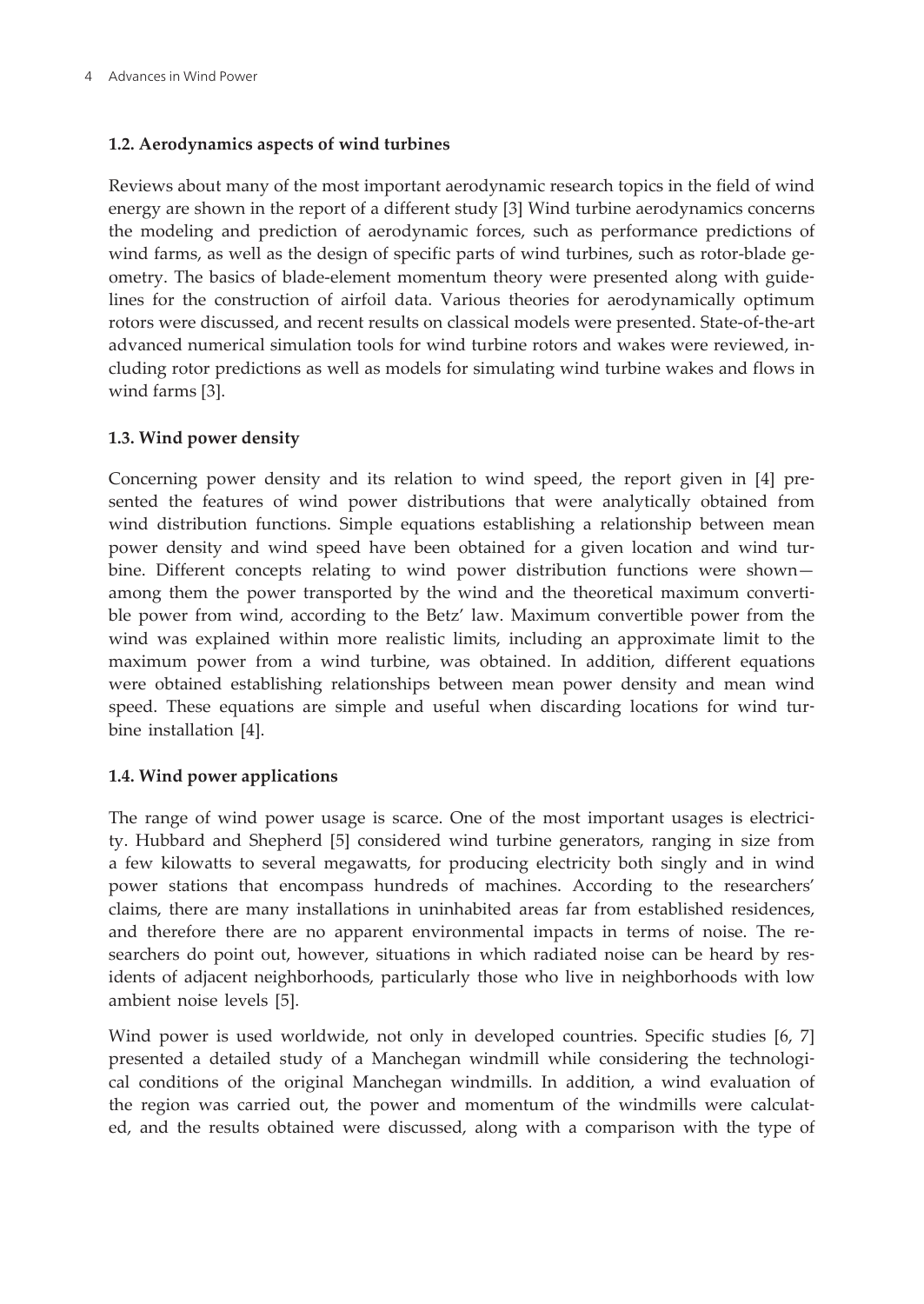Southern Spanish windmill. These windmills were important for wheat milling and had been an important factor in the socio-economic development of rural Spain for centuries [[6](#page-23-0), [7\]](#page-23-0).

Another example is considered in [\[8\]](#page-23-0). This study, conducted with reference to land in Syria, evaluated both wind energy potential and the electricity that could be generated by the wind. An appropriate computer program was especially prepared and designed to perform the required calculations, using the available meteorological data provided by the Syrian Atlas. The program is capable of processing the wind data for any specific area that is in accordance with the needed requirements in fields of researches and applications. Calculations in the study show that a significant energy potential is available for direct exploitation. The study also shows that approximately twice the current electricity consumption in Syria can be generated by wind resources [[8](#page-23-0)].

The potential usage of wind power at Kudat and Labuan for small-scale energy demand was given in[[9](#page-23-0)]. According to their statement, the acquisition of detailed knowledge about wind characteristics at a site is a crucial step in planning and estimating perform‐ ance for a wind energy project. From this study, the researchers concluded that sites at Kudat and Labuan that they had considered during the study years were unsuitable for large-scale wind energy generation. However, they did confirm that small-scale wind energy could be generated at a turbine height of 100 meters [\[9\]](#page-23-0). In light of their findings, James and others [\[10](#page-23-0)] reported that the potential impact of the UK's latest policy instru‐ ment, the 2010 micro-generation tariffs, is considered applicable to both micro-wind and photovoltaics.As the researchers observed, building-mounted micro-wind turbines and photovoltaics have the potential to provide widely applicable carbon-free electricity generation at the building level. Because photovoltaic systems are well understood it is easy to predict performance using software tools or widely accepted yield estimates. Microwind research, however, is far more complex, and in comparison, it is poorly understood [\[10](#page-23-0)].

Abdeen [[11](#page-23-0)] addresses another example of wind power usage. As the researcher observed, the imminent exhaustion of fossil energy resources and the increasing demand for energy were the motives for Sudanese authorities to put into practice an energy policy based on rational use of energy. The authorities also based their conclusions on exploitation of new and renewable energy sources. It was pointed out that after 1980, as the supply of conventional energy has not been able to follow the tremendous increase in production demand in rural areas of Sudan; a renewed interest for the application of wind energy has been shown in many places. Therefore, the Sudanese government began to pay more attention to wind energy utilization in rural areas. Because the wind energy resource in many rural areas is sufficient for attractive application of wind pumps, although as fuel it is insufficient, the wind pumps will be spread on a rather large scale in the near future. Wind is a form of renewable energy that is always in a non-steady state due to the wide temporal and spatial variations of wind velocity. Results suggested that wind power would be more profitably used for lo‐ cal and small-scale applications, especially for remote rural areas. The study finds that Sudan has abundant wind energy [[11\]](#page-23-0). Another recent study [[12\]](#page-23-0) considered the wind power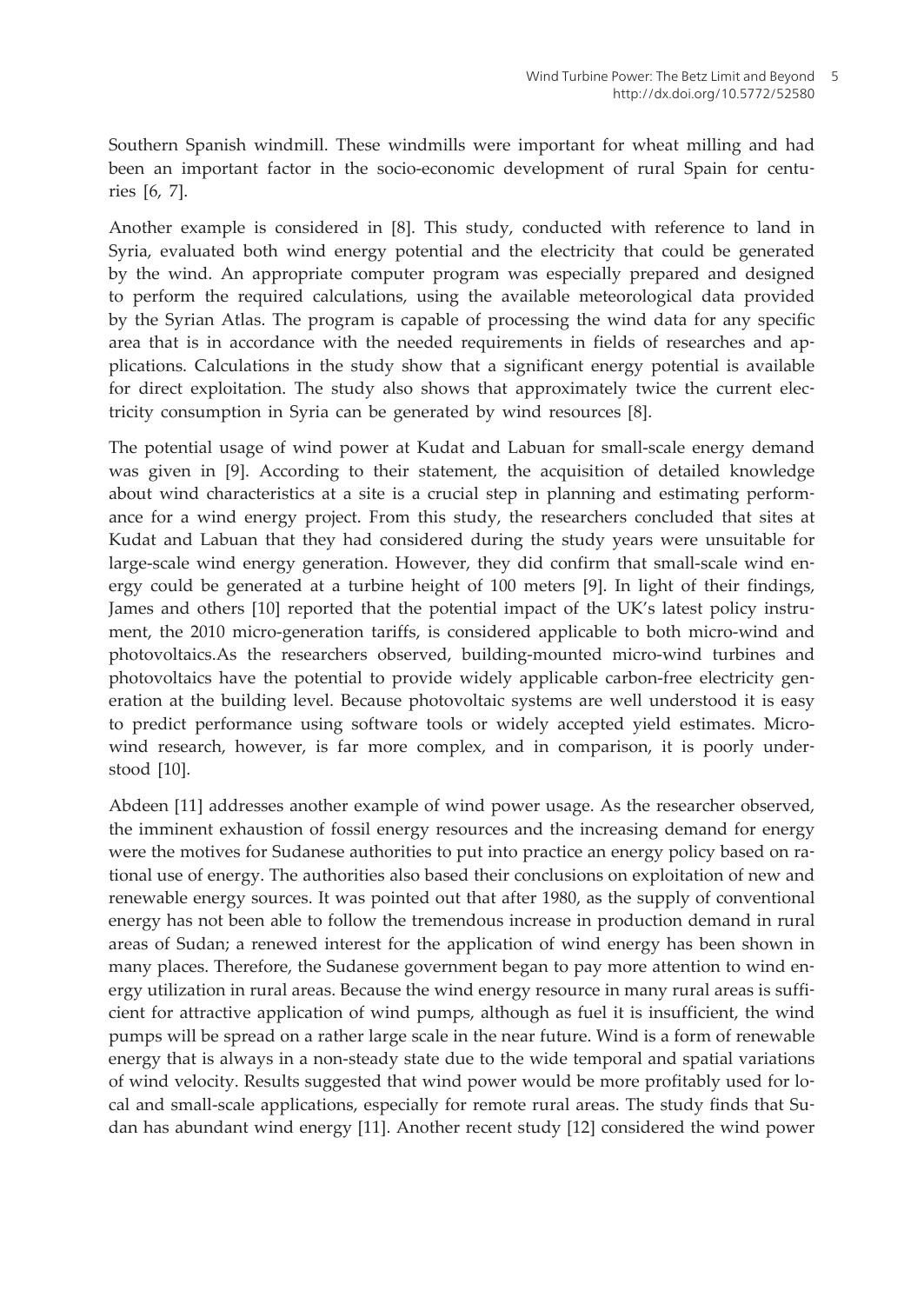in Iran. According to the study's claims, climate change, global warming, and the recent worldwide economic crisis have emphasized the need for low carbon emissions while also ensuring economic feasibility. In their paper, the researchers investigated the status and wind power potential of the city of Shahrbabak in Kerman province in Iran. The technical and economic feasibility of wind turbine installation was presented, and the potential of wind power generation was statistically analyzed [\[12](#page-23-0)].

#### **1.5. Types of wind turbines**

There are different types of wind turbines: bare wind turbines, augmented wind turbines, horizontal axis wind turbines, and vertical axis wind turbines, just to mention a few.

#### *1.5.1. Bare wind turbines*

According to research findings as given by [\[13](#page-23-0)], the derivation of the efficiency of an ideal wind turbine is attributed to the three prominent scientists associated with the three principal aerodynamic research schools in Europe during the first decades of the previous centu‐ ry: Lanchester, Betz, and Joukowsky. According to this study, detailed reading of their classical papers had shown that Lanchester did not accept that the velocity through the disc is the average of the velocities far upstream and far downstream, by which his solution is not determined. Betz and Joukowsky used vortex theory to support Froude's result and de‐ rived the ideal efficiency of a wind turbine at the same time. This efficiency has been known as the Joukowsky limit in Russia and as the Betz limit everywhere else. As the researchers suggested, because of the contribution of both scientists, this result should be called the Betz-Joukowsky limit everywhere [\[13](#page-23-0)]. The maximal achievable efficiency of a wind turbine is found to be given by the Betz number  $B = 16/27$ . Derivation of the classical Betz limit could be followed as given by [[14\]](#page-23-0) and [[15\]](#page-23-0).

The question of the maximum wind kinetic energy that can be utilized by a wind turbine, which is of fundamental importance for employment of wind energy, was reconsidered in [[16\]](#page-24-0). According to their study, the researchers observed that in previous studies, an answer to this question was obtained only for the case of an infinite number of turbine-rotor blades, in the framework of application of the one-dimensional theory of an ideal loaded disk with‐ out loss for friction and turbulence taken into account. This implies that for an ideal wind turbine, the maximum energy that can be extracted from the wind kinetic energy, or the power coefficient, does not exceed the Betz limit. Based on the exact calculation of the Gold‐ stein function, the researchers determined the maximum power coefficient of an ideal wind turbine having a finite number of blades. As was expected, the maximum turned out to be always lower than the absolute Lanchester-Betz-Joukowski limit. According to their find‐ ings, with an increase in the number of blades, the power coefficient rises approaching the estimate of Glauert for a rotor with an infinite number of blades, only if by taking wake flow twisting into account [[16\]](#page-24-0).

In a different proposal, Cuerva and Sanz-Andre´s presented an extended formulation of the power coefficient of a wind turbine [[17\]](#page-24-0). Their formulation was a generalization of the Betz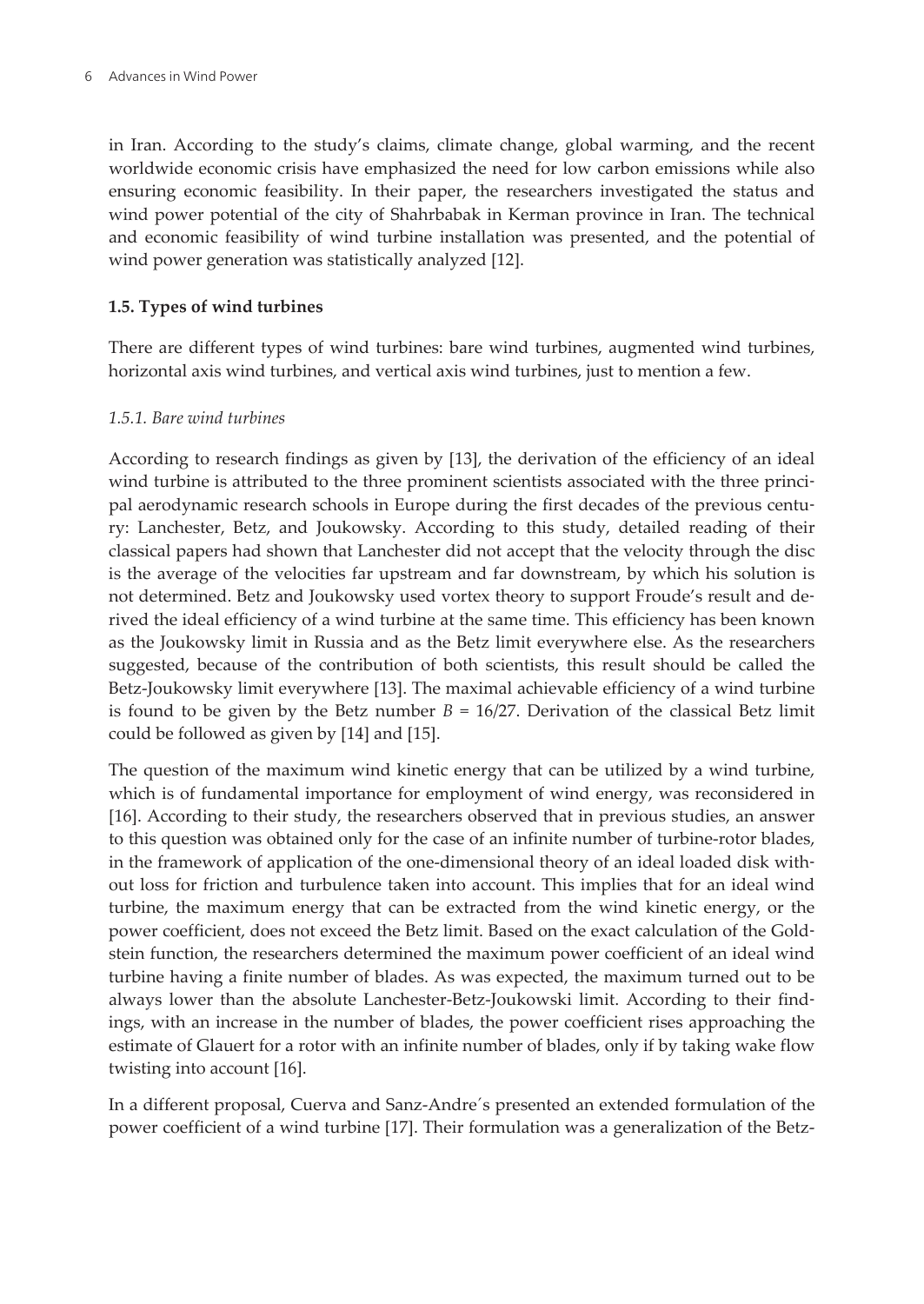Lanchester expression for the power coefficient as a function of the axial deceleration of the wind speed provoked by the wind turbine in operation. The extended power coefficient took into account the benefits of the power produced and the cost associated to the produc‐ tion of this energy. By means of the proposed simple model, the researchers evidenced that the purely energetic optimum operation condition giving rise to the Betz-Lanchester limit (maximum energy produced) does not coincide with the global optimum operational condi‐ tion (maximum benefit generated) if cost of energy and degradation of the wind turbine during operation is considered. The new extended power coefficient, according to the researchers claim, is a general parameter useful to define global optimum operation conditions for wind turbines, considering not only the energy production but also the maintenance cost and the economic cost associated to the life reduction of the machine [[17\]](#page-24-0).

#### *1.5.2. Augmented wind turbines*

It was suggested in [\[18](#page-24-0)] that one could extract more power from the wind by directing the wind by a diffuser that could be incorporated into the system. The benefit of such a device is to decrease the size of the system and thus decrease its cost [[18\]](#page-24-0).

According to [\[19](#page-24-0)], the performance of a diffuser-augmented wind turbine has been estab‐ lished by matching the forces acting on the blade element to overall momentum and energy balances. Good agreement with experimental data was obtained [\[19](#page-24-0)]. Based on computa‐ tional fluid dynamics (CFD), an actuator disc CFD model of the flow through a wind turbine in a diffuser was developed and validated [[20,](#page-24-0) [21\]](#page-24-0). Their research presumed a flow increase could be induced by a diffuser. They showed that from a one-dimensional analysis the Betz limit could be exceeded by a factor that is proportional to the relative increase in mass flow through the rotor. This result was verified by theoretical one-dimensional analysis by the CFD model [\[20](#page-24-0), [21](#page-24-0)]. Supporting the same idea, [[22\]](#page-24-0) Sharpe stated that it is theoretically pos‐ sible to exceed the Lanchester-Betz limit. His study presented a general momentum theory for an energy-extracting actuator disc that modeled a rotor with blades having radially uniform circulation. The study included the effects of wake rotation. Although the study reports that the general momentum theory is well known, the fall in pressure that is caused by the rotation of the wake that the theory predicts, is not usually recognized. Accounting for the wake rotational pressure drop changes some of the established conclusions of the momentum theory that appear in the literature. The conclusion from the study is that the theory establishes no loss of efficiency associated with the rotating wake [[22\]](#page-24-0). Experimental and numerical investigations for flow fields of a small wind turbine with a flanged diffuser were carried out in [[23\]](#page-24-0).

The considered wind-turbine system gave a power coefficient higher than the Betz limit, which they attributed to the effect of the flanged diffuser. The experimental and numerical results gave useful information about the flow mechanism behind a wind turbine with a flanged diffuser. In particular, a considerable difference was seen in the destruction process of the tip vortex between the bare wind turbine and the wind turbine with a flanged diffuser [[23\]](#page-24-0). According to the findings given in [[24\]](#page-24-0), suitable techniques to convert a country's wind availability (mostly in the low-speed regimes) as a renewable energy source must be scruti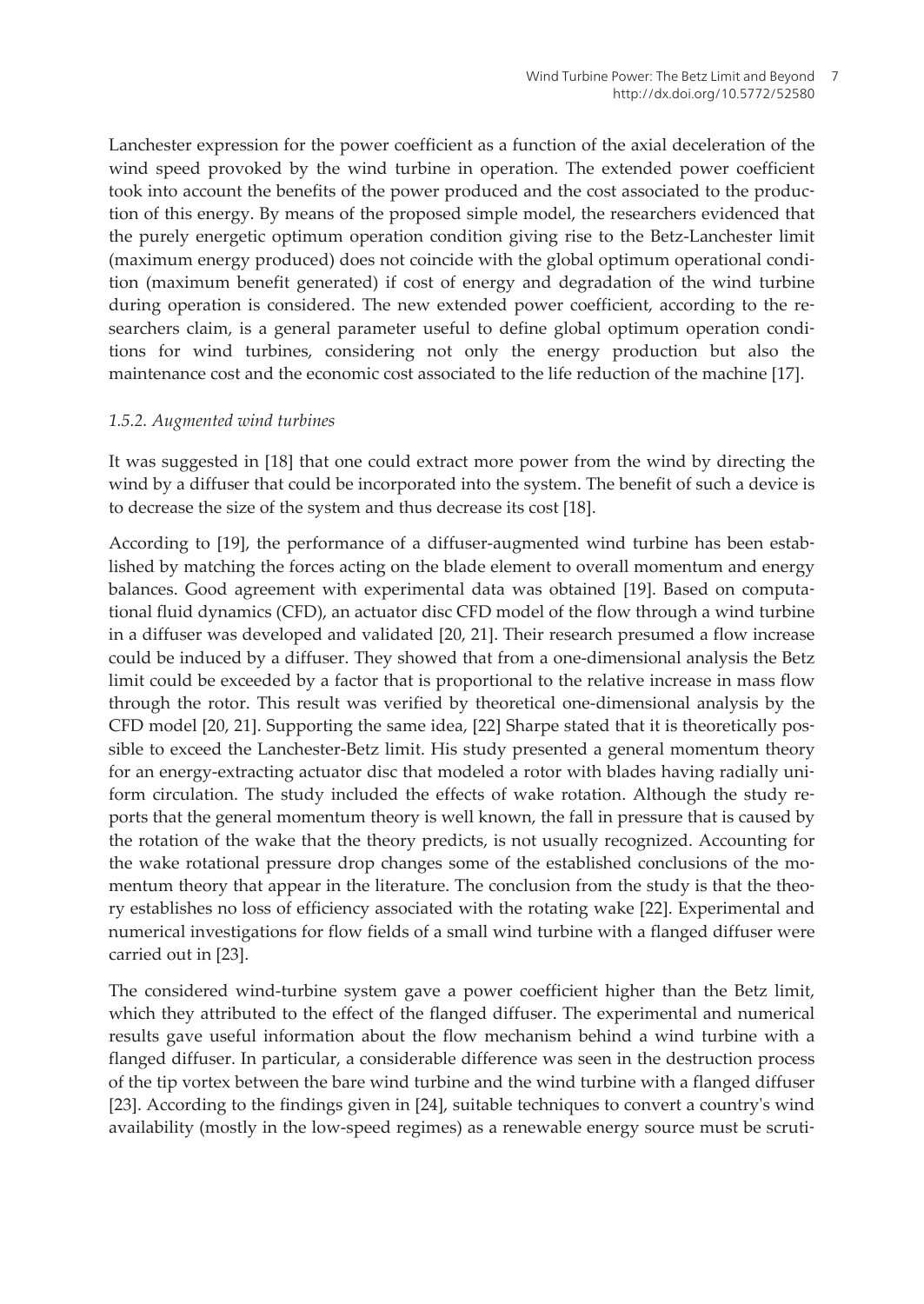nized in order to achieve effective and efficient conversion. In this study, the researchers de‐ scribed efforts to step up the potential power augmentation offered by the Diffuser Augmented Wind Turbine (DAWT). Modification of the internal profile of the diffuser oc‐ curred by replacing the interior profile of the diffuser with an optimized airfoil shape as the interior profile of the diffuser. Additional velocity augmentation of approximately 66% could be achieved with the optimized profile when compared to a diffuser with an original flat interior [\[24](#page-24-0)]. As was pointed out in [\[25](#page-24-0), [26](#page-24-0)], although there is an increase in maximum performance of a DAWT that is proportional to the mass flow of air, with application of simple momentum theory, the amount of energy extracted per unit of volume with a DAWT is the same as for an ordinary bare wind turbine [[25, 26](#page-24-0)].

#### **1.6. Modeling controversy**

Debate is ongoing around the issue of DAWT. In a recent study, a general momentum theory to study the behavior of the classical free vortex wake model of Joukowsky was used [[27\]](#page-24-0). This model, as the researchers reported, has attained considerable attention as it shows the possibility of achieving a power performance that greatly exceeds the Lanchester-Betz limit for rotors running at low tip speed ratios. This behavior was confirmed even when including the effect of a center vortex, which, without any simplifying assumptions, allowed azimuthal velocities and the associated radial pressure gradient to be taken into account in the axial momentum balance. In addition, a refined model that remedies the problem of using the axial momentum theorem was proposed. Using this model the power coefficient never exceeds the Lanchester-Betz limit, but rather tends to zero at a zero tip speed ratio [\[27](#page-24-0)]. As asserted in [[28\]](#page-24-0), for reasons of energy and momentum conservation a conventional diffuser system, as it is commonly used in water turbines cannot augment the power of a wind turbine beyond the Betz limit. However, if the propeller of the turbine is embedded into an external flow of air from which by means of its static structure energy can be transferred to the internal flow through the propeller, the propeller can supersede the Betz limit with respect to this internal flow [[28\]](#page-24-0). Features of such practical methods toward achieving such im‐ provements in wind power are discussed in [\[29](#page-24-0)].

#### **1.7. Blades design**

According to the report given by [\[30](#page-24-0)], the main problem of a wind turbine generator design project is the design of blades capable of satisfying, with optimum performance, the specific energy requirement of an electric system [[30\]](#page-24-0). Simulations are very important to facilitate engineering and design of wind turbines for many reasons, especially those that concentrate upon reducing cost and saving human time. With regard to the designing the rotor blades, a CFD model for the evaluation of energy performance and aerodynamic forces acting on a straight-bladed vertical-axis Darrieus wind turbine was presented [[31\]](#page-25-0). A modified blade el‐ ement momentum theory for the counter-rotating wind turbine was developed [[32\]](#page-25-0). This enabled the investigation of the effects of design parameters such as the combinations of the pitch angles, rotating speeds, and radii of the rotors on the aerodynamic performance of the counter-rotating wind turbine [\[32](#page-25-0)].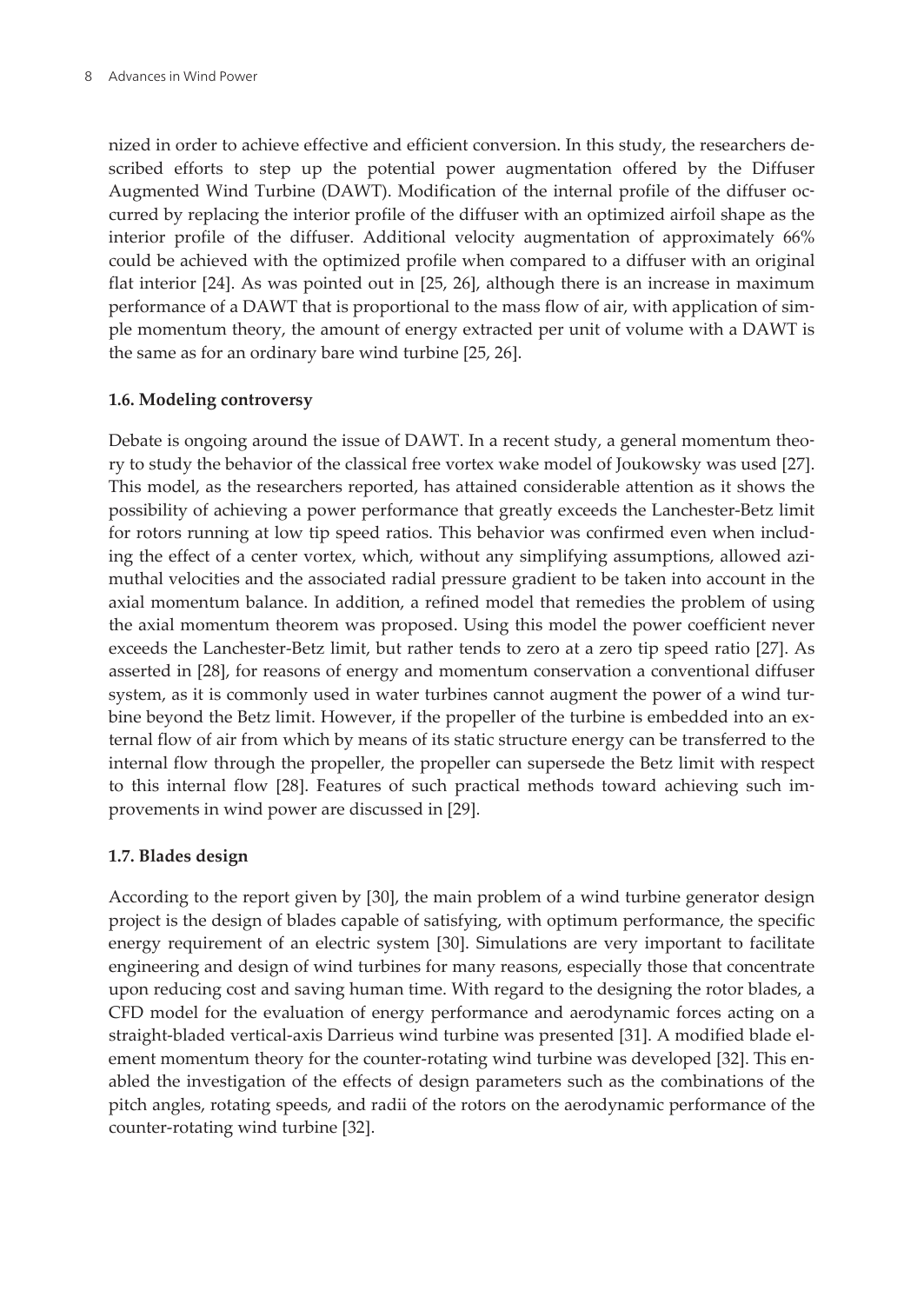#### **1.8. Wind farms**

Vermeer and others surveyed wind farms. The focus of this study was on standalone tur‐ bines and wind farm effects. The survey group suggested that when assembling many wind turbines together, several issues should be considered [[33\]](#page-25-0). Other research studies discussed the issue of optimizing the placement of wind turbines in wind farms [\[34](#page-25-0)]. Factors consid‐ ered included multidirectional winds and variable wind speeds, the effect of ambient turbulence in the wake recovery, the effect of ground, variable hub height of the wind turbines, and different terrains [\[34](#page-25-0)]. A review of the state of the art and present status of active aeroe‐ lastic rotor control research for wind turbines was presented in [\[35](#page-25-0)]. A wind farm controller was reported in [\[36](#page-25-0)]. That controller distributes power references among wind turbines while it reduces their structural loads.

In this study the effect of losses are considered and discussed for bare wind turbines and for shrouded wind turbines.

## **2. One-dimensional fluid dynamics models**

In this section, one-dimensional fluid dynamics models are analyzed and formulated based on the extended Bernoulli equation [[37\]](#page-25-0), accounting for losses that are assumed to be pro‐ portional to the square of the velocity of the air crossing the rotor blades of the wind turbine. The performance characteristics of the wind turbine are given by the power and thrust coefficients. The efficiency of the wind turbine is addressed and its relation to the power coefficient is discussed.

While developing a model to describe the performance of a wind turbine, common assumptions regarding the fluid flow are as follows [\[18](#page-24-0)]:

- **1.** The entire field is one-dimensional.
- **2.** The fluid considered is not compressible.
- **3.** The flow field in the proximity of the turbine is a pure axial flow.

Other assumptions are given for the specific models.

## **2.1. Bare wind turbine**

Consider a wind turbine that intercepts the flow of air moving with velocity *V<sup>0</sup>* . The differ‐ ent quantities involved in the physics of the moving air are the pressure, *p*, the velocity, *V*, the cross section area, *A* (at different locations along the stream lines), and the thrust on the blades of wind turbine, *T*. The upstream condition is identified with a subscript of zero, the downstream condition is identified with a subscript of 3, and the turbine locations are iden‐ tified by subscripts of 1, 2, and t (see [Figure 1\).](#page-7-0)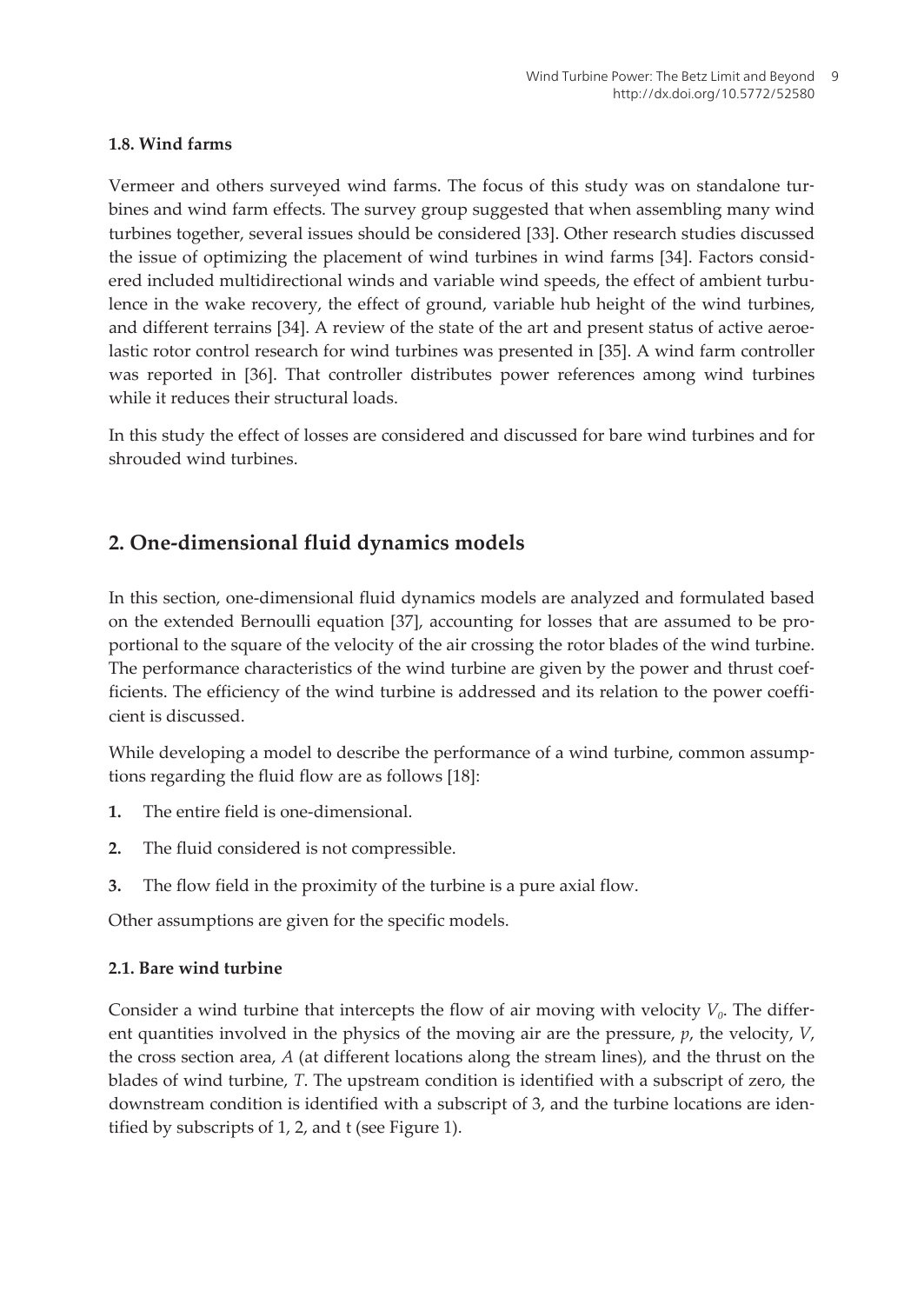<span id="page-7-0"></span>

Figure 1. Schematics of the bare wind turbine. In the upper part, airstream lines are shown crossing the turbine's rotor. The velocity of the air at the rotor is the same based on the mass flow rate:  $V_i=V_2=V_t$ . The pressure drop is determined by  $\Delta p = p_1 - p_2$ .

The steady state mass flow rate is given by:

$$
\dot{m} = \rho V A = const.
$$
\n<sup>(1)</sup>

The modified Bernoulli equation (with reference to the turbine head), which describes the energy balance through the wind turbine, is written between the entrance and exit sections, and is given by:

$$
\frac{p_0}{\gamma} + \frac{1}{2} \frac{V_0^2}{g} = \frac{p_0}{\gamma} + \frac{1}{2} \frac{V_3^2}{g} + h_t + h_{loss}
$$
 (2)

In this equation *h<sup>t</sup>* is the head of the turbine (related to the amount of power extraction), *hloss* represents the head losses, and *γ* is the specific weight. The loss term in the energy equation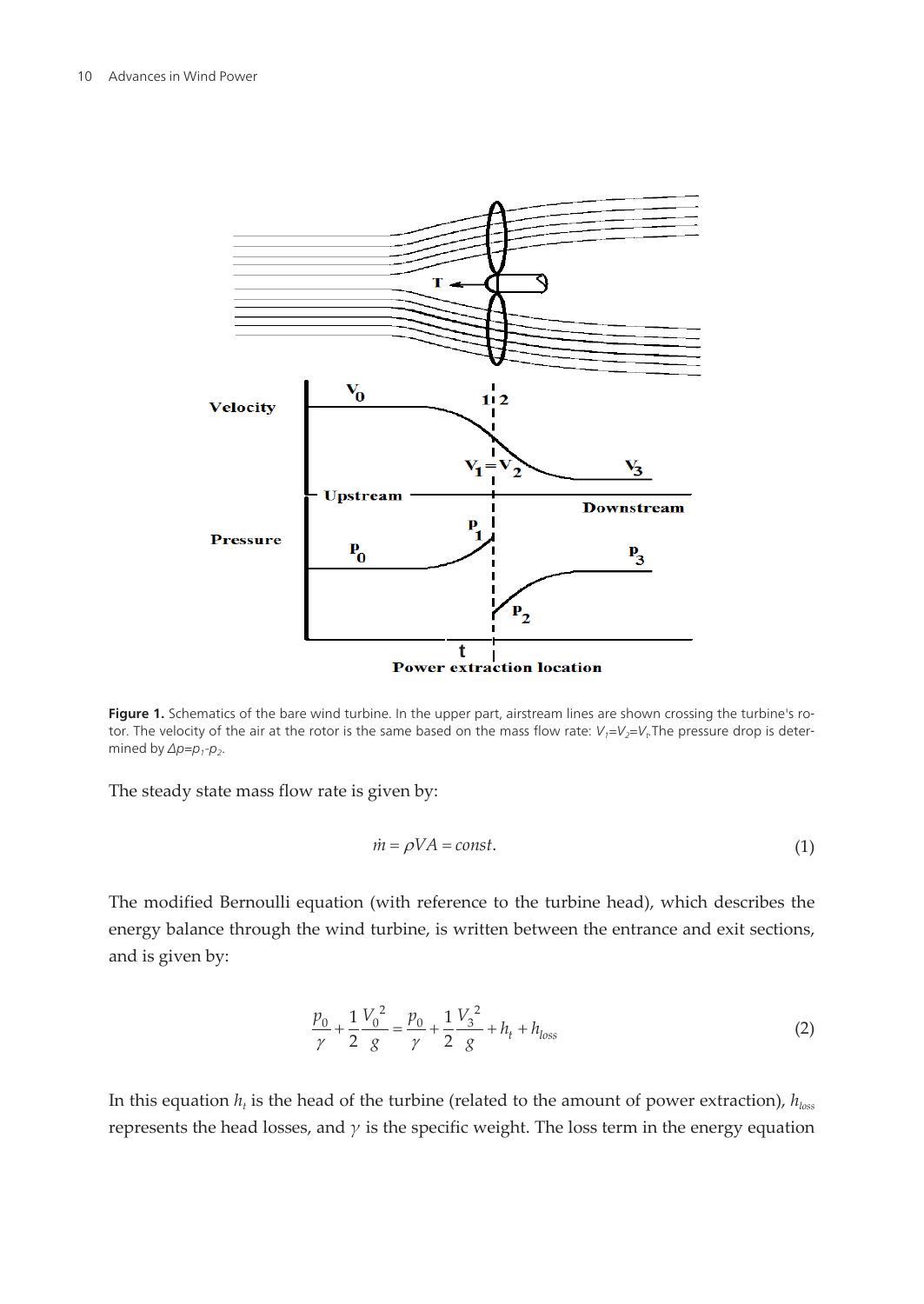accounts for friction (mechanical and fluid) and is assumed proportional to the kinetic energy of the rotor blades, expressed as follows:

$$
h_{loss} = C_{loss} \frac{V_t^2}{2g} \tag{3}
$$

Equations (2) and (3) are rearranged and the head of the turbine is given by:

$$
h_t = \frac{1}{2} \frac{V_0^2}{g} - \frac{1}{2} \frac{V_3^2}{g} - C_{loss} \frac{V_t^2}{2g}
$$
(4)

The power output from the turbine, *P*, is given by:

$$
P = \gamma V_t A_t h_t = \frac{1}{2} \rho V_0^3 A_t \frac{V_t}{V_0} \left( 1 - \left( \frac{V_3}{V_0} \right)^2 - C_{loss} \left( \frac{V_t}{V_0} \right)^2 \right)
$$
(5)

From equation (5) we can determine the power coefficient,  $C_{P_1}$  by:

$$
C_P = \frac{P}{\frac{1}{2}\rho V_0^3 A_t} = \frac{V_t}{V_0} \left( 1 - \left(\frac{V_3}{V_0}\right)^2 - C_{loss} \left(\frac{V_t}{V_0}\right)^2 \right)
$$
(6)

The developed thrust, *T*, on the turbine blades is given by the linear moment equation (see [[15\]](#page-23-0) for more details), as follows:

$$
T = \rho V_t A_t (V_0 - V_3) \tag{7}
$$

The thrust coefficient, *CT,* based on equation (7), is given by:

$$
C_T = \frac{T}{\frac{1}{2}\rho V_0^2 A_t} = 2\frac{V_t}{V_0} \left(1 - \frac{V_3}{V_0}\right)
$$
\n(8)

Equations (5) and (7) are governed by the following relationship:

the following relationship:  
\n
$$
P = TV_t
$$
\n(9)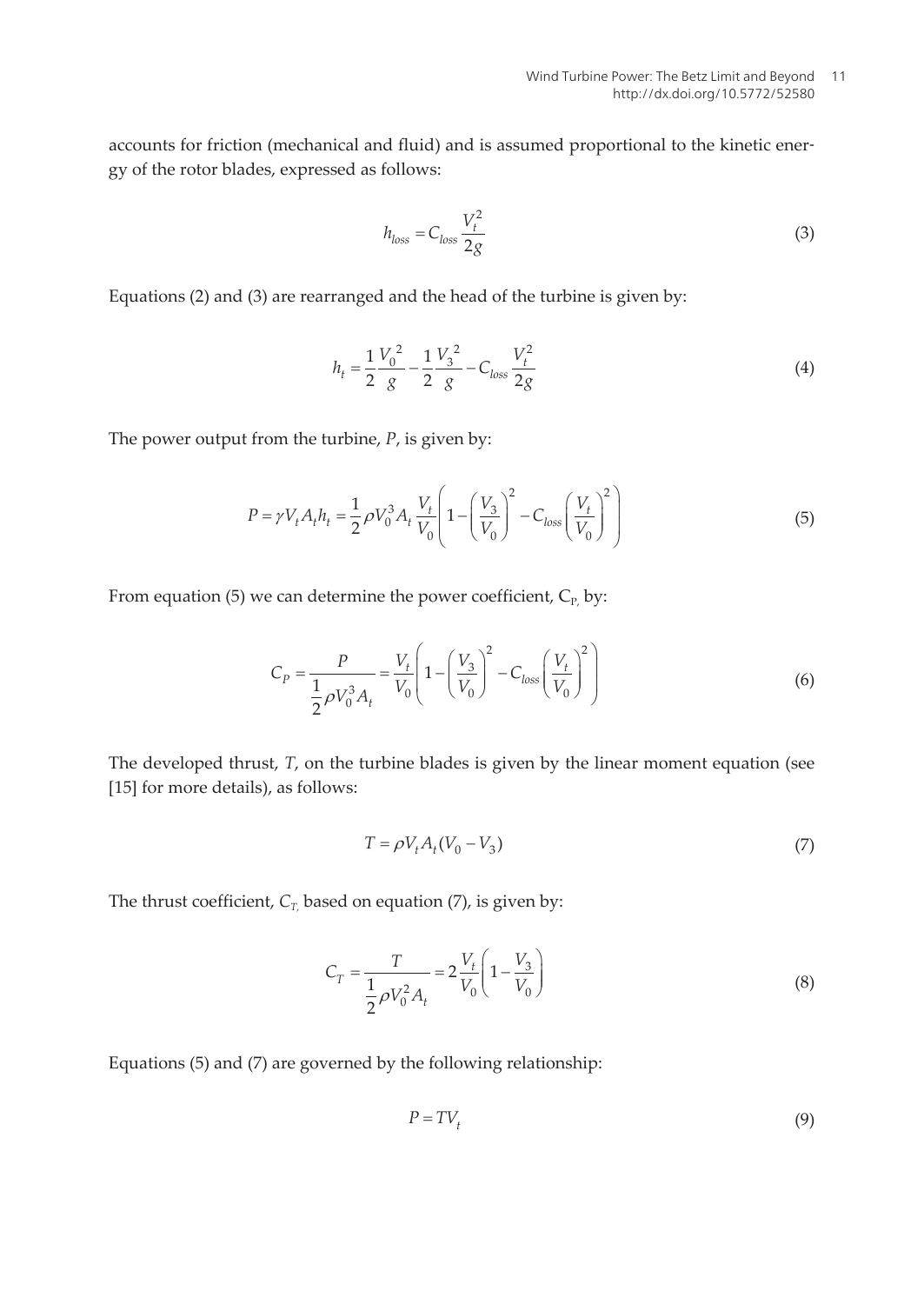By observation, the velocity of air decreases toward the downstream. Therefore, we can simplify calculations by introducing the parameter, *a*, to express the velocity at the cross section of the turbine, and the upstream velocity can be determined by:

$$
V_t = (1 - a)V_0 \qquad \qquad 0 < a < 1 \tag{10}
$$

Equating equations (5) and (9) gives the velocity of the air, *V<sup>3</sup>* , at the downstream, and after some algebraic manipulation, it could be shown to be given by:

$$
V_3 = \left(1 - a - \sqrt{\left(a^2 - C_{loss}^*\left(1 - a\right)^2\right)}\right) V_0 \tag{11}
$$

The normalized loss coefficient is defined by:

$$
C_{loss}^* = C_{loss} V_0^2 \tag{12}
$$

Equations (11) and (12) are useful to calculate the power coefficient (equation (6)) and the thrust coefficient (equation (8)). For the case where the losses are negligible, the known re‐ sults in the literature are reproduced and given by the following equations:

The downstream velocity is given by:

$$
V_3 = 1 - 2a \tag{13}
$$

The power coefficient is given by:

$$
C_p = 4a\left(1 - a\right)^2\tag{14}
$$

The thrust coefficient is given by:

$$
C_T = 4a(1-a) \tag{15}
$$

Inversing the relation given in equation (15), the parameter,  $a$ , is given as a function of  $C_T$  by:

$$
a = \frac{1 - \sqrt{1 - C_T}}{2} \tag{16}
$$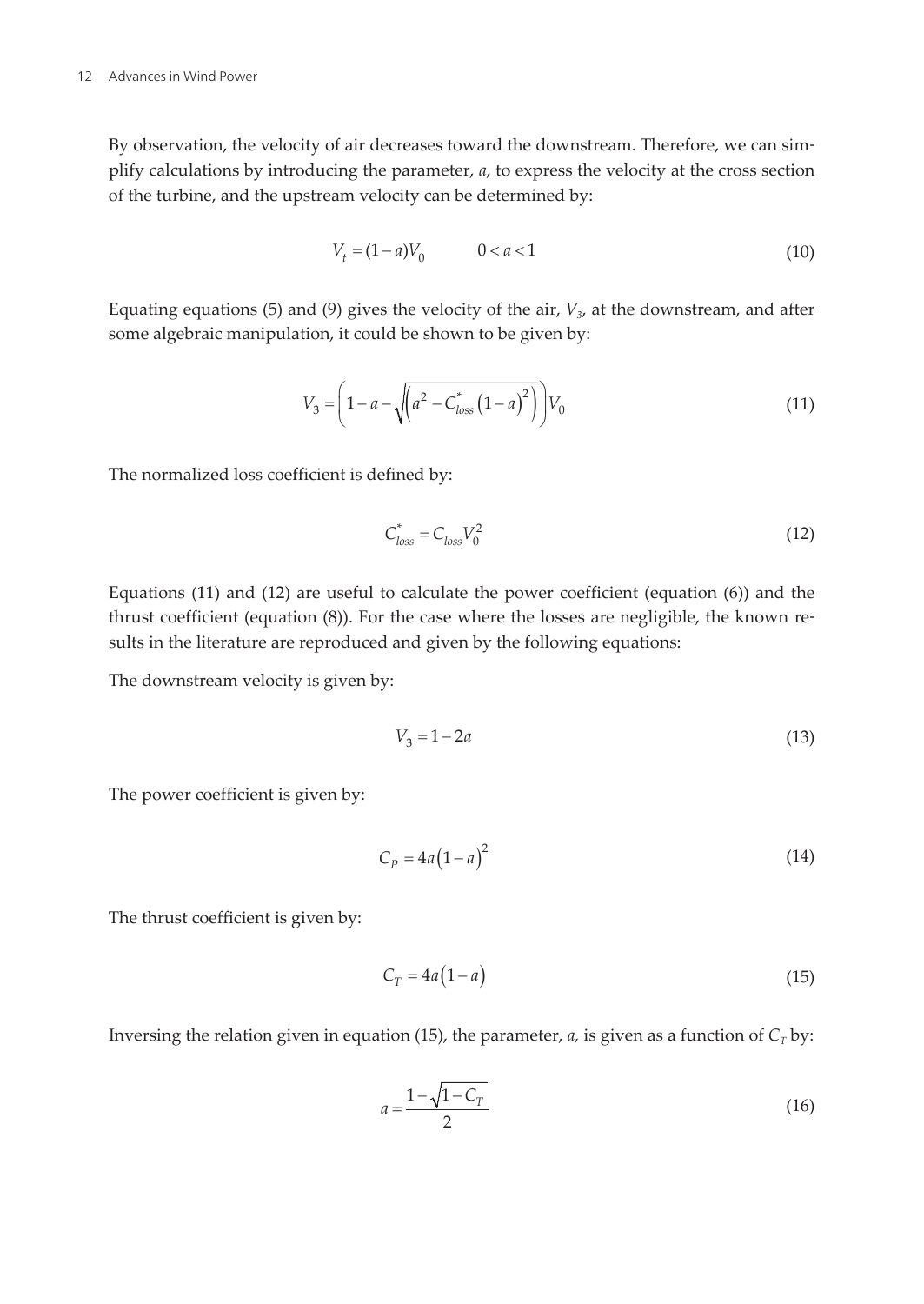Finally, the power coefficient as a function of the thrust coefficient is given by:

$$
C_p = \frac{C_T + C_T \sqrt{1 - C_t}}{2}
$$
\n(17)

#### **2.2. Augmented wind turbine**

In order to exploit wind power as economically as possible, it was suggested that the wind turbine should be enclosed inside a specifically designed shroud [[38,](#page-25-0) [39\]](#page-25-0). Several models were reported in the literature to analyze wind turbine rotors surrounded by a device (shroud), which was usually a diffuser [18, 25, and 26]. Others suggested different ap‐ proaches [[28\]](#page-24-0).

In this section, the extended Bernoulli equation and mass and momentum balance equations are used to analyze the augmented wind turbine. The power coefficient and the thrust coefficients are derived, accounting for losses in the same manner as was done for the bare tur‐ bine case. The efficiency of the wind turbine could be defined as the ratio of the net power output to the energy input to the system. The efficiency based on this definition agrees with the Betz limit.

The schematics of the shrouded wind turbine are shown in Figure 2.



Figure 2. Schematics of the shrouded wind turbine. There is a vertical element at the exit of the wind turbine. This element contributes to reducing the power at the downstream side of the turbine, an effect that extracts more air through the wind turbine. (Idea reproduced similar to the description given by Ohya [[40\]](#page-25-0).)

This type of design has been recently reported [\[40](#page-25-0)], and it was shown that the power coefficient is about 2-5 times greater when compared to the performance of the bare wind turbine. The vertical part at the exit of the shroud reduces the pressure and therefore, the wind turbine draws more mass.

The balance equations are followed in the same manner as for the bare wind turbine. The modified Bernoulli equation differs by the pressure at the exit and is given by: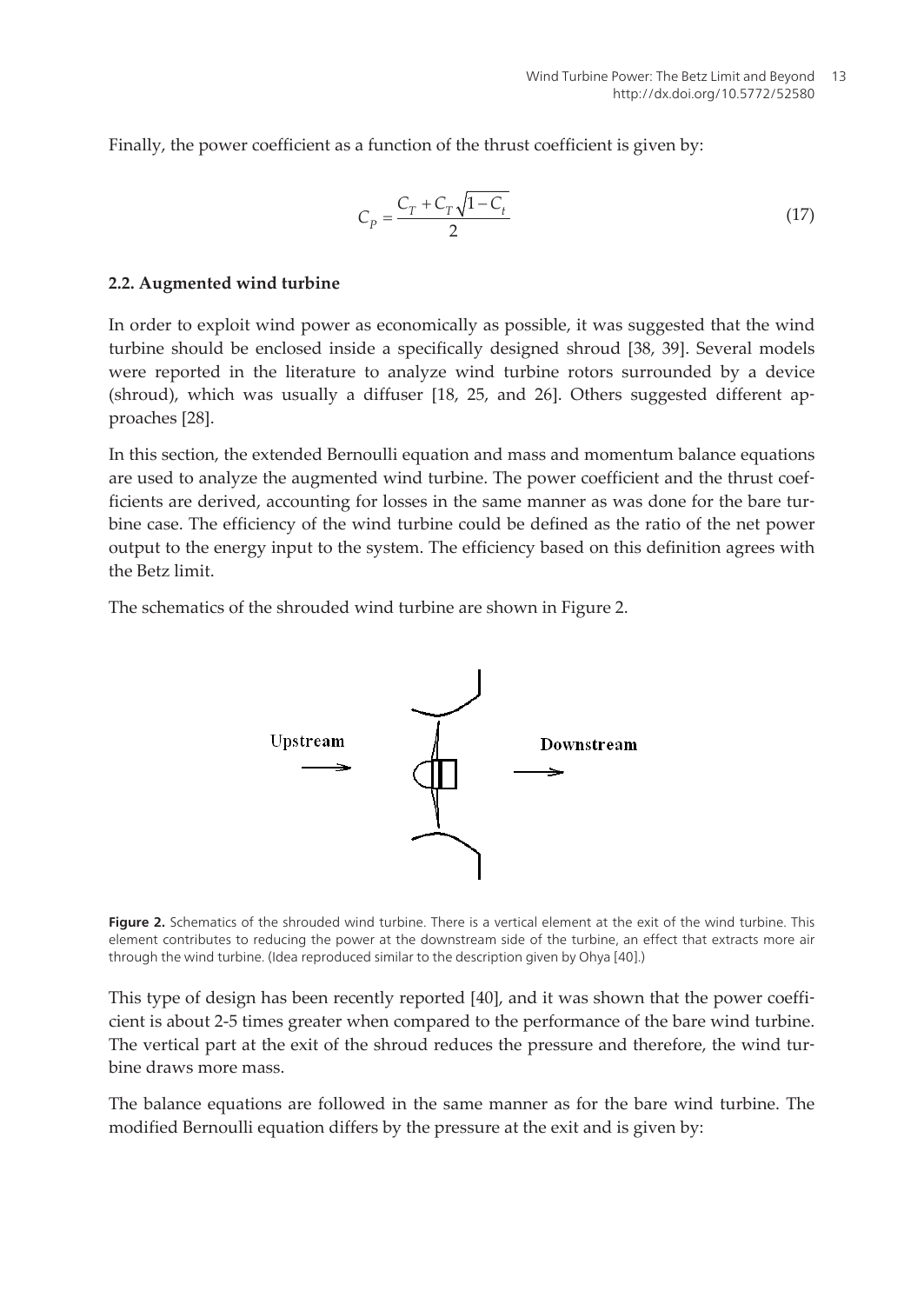$$
\frac{p_0}{\gamma} + \frac{1}{2} \frac{V_0^2}{g} = \frac{p_3}{\gamma} + \frac{1}{2} \frac{V_3^2}{g} + h_t + h_{loss}
$$
(18)

The pressure drop between inlet and outlet  $(p_o \neg p_3)$  is rewritten as proportional (with  $C_F$  proportionality coefficient) to the difference in kinetic energies and it is given by:

$$
\Delta p = p_0 - p_3 = \frac{1}{2} \rho \left( V_0^2 - V_3^2 \right) C_F \tag{19}
$$

The power coefficient for the shrouded wind turbine is given by:

$$
C_P = \frac{P}{\frac{1}{2}\rho V_0^3 A_t} = \frac{V_t}{V_0} \left( (C_F + 1) \left( 1 - \left( \frac{V_3}{V_0} \right)^2 \right) - C_{loss} \left( \frac{V_t}{V_0} \right)^2 \right)
$$
(20)

The thrust coefficient is given by:

$$
C_T = \frac{T}{\frac{1}{2}\rho V_0^2 A_t} = 2(C_F + 1)\frac{V_t}{V_0} \left(1 - \frac{V_3}{V_0}\right)
$$
(21)

Manipulating equations (9)-(12) makes it possible to produce sample plots to consider in the next section.

#### **2.3. Wind turbine efficiency**

Usually, efficiency is defined as the ratio between two terms: the amount of net work, *w,* to the input,  $q_{in}$  energy to the device. Efficiency can be alternatively defined as the ratio between the derived power, *Pout,* and the rate of energy flowing to the system, *Pin*. Based on these definitions, the efficiency of power generating machine is given by:

$$
\eta = \frac{w_{net}}{q_{in}} = \frac{P_{out}}{P_{in}}
$$
\n(22)

As was observed by Betz, the maximal achievable efficiency of the bare wind turbine is given by the Betz number *B* = 16/27. In section 2.1, the power coefficient of the bare turbine was considered under the assumption of frictional losses. In this case, the power coefficient can also be identified as the efficiency of the wind turbine in this case. However, the power coefficient for the shrouded wind turbine as considered in section 2.2 is not efficiency. Based on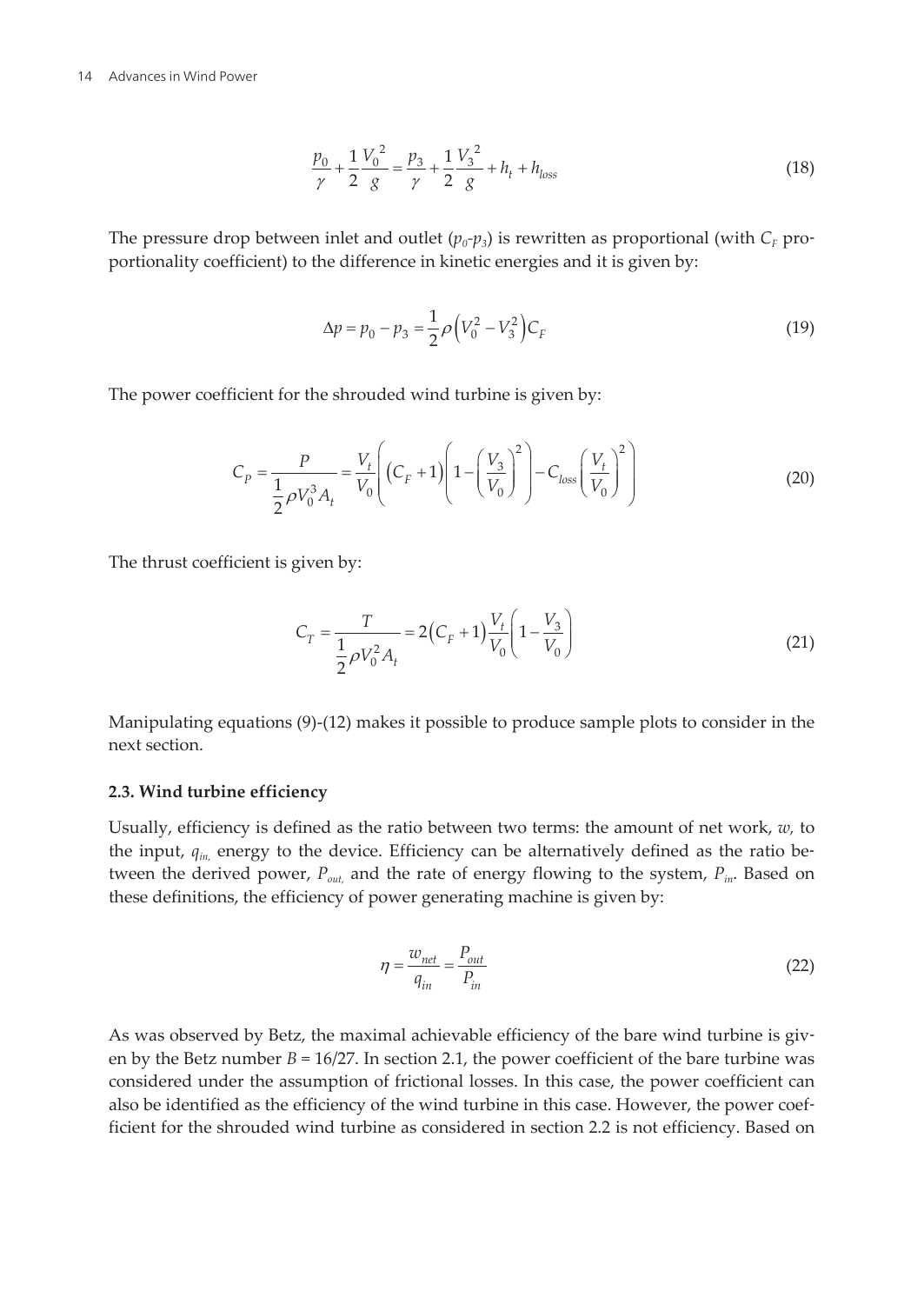the definition of efficiency, one could observe that if we divide the power coefficient by the factor (CF + 1) (taking into account the increased mass flow to the system due to pressure drop), a similar expression of the shrouded wind turbine could be given by equation (6). Thus, according to the modeling assumptions and with special care in treatment of the loss coefficient, one could conclude that the efficiency of the wind turbine could not exceed the Betz limit, although the power coefficient in general could exceed the Betz limit, as was observed previously by others.

#### **2.4. Maximum windmill efficiency in finite time**

In a different approach, a model to estimate the efficiency of a wind turbine was introduced [[41\]](#page-25-0) and the efficiency at maximum power output *ηmp* was derived. Although the power de‐ veloped in a wind turbine derives from kinetic energy rather than from heat, it was possible to view the basic model of the wind turbine in a schematic way, which is similar to the heat engine picture. After the wind turbine accepts energy input in its upstream side, it extracts power at the turbine blades and ejects energy at the downstream. Details of this approach are given elsewhere [\[41](#page-25-0)].

The derived value for the efficiency at maximum power operation was shown to be a function of the Betz number, *B,* and is given by the following formula:

$$
\eta_{mp} = 1 - \sqrt{1 - B} \tag{23}
$$

This value is 36.2%, which agrees well with those for actually operating wind turbines.

With an algebraic manipulation this expression could be approximated by:

$$
\eta_{mp} = \frac{B}{2 - \frac{B}{2}} \tag{24}
$$

The expression given in equation (24) differs by only a small percentage when compared to equation (23). With the aid of equation (24), one could estimate the efficiency as 8/23.

As compared to the efficiency of heat engines, the system efficiency could be defined as the mean value between the maximum efficiency (Carnot efficiency) and the efficiency at maximum power point (Curzon-Ahlborn efficiency). Thus, the efficiency of the wind turbine system  $\eta_{ts}$ could be given by: tem  $\eta_{ts}$ could be given by:

$$
\eta_{ts} = \frac{\left(B + 1 - \sqrt{1 - B}\right)}{2} \tag{25}
$$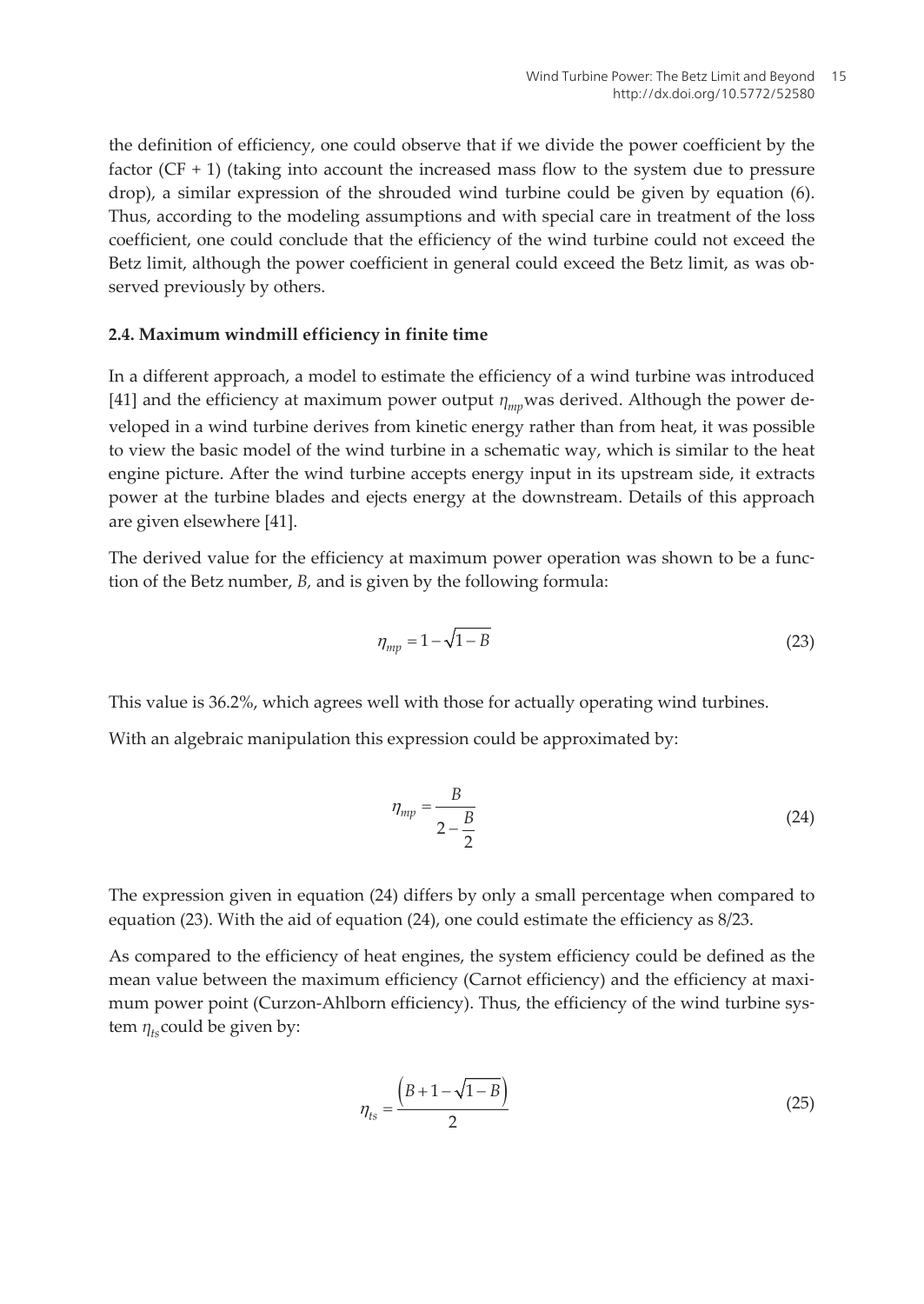If equation (23) is used while neglecting the contribution of the Number *B*/2 compared to 2, the turbine efficiency given by equation (24) would be approximated by:

$$
\eta_{ts} = \frac{3}{4}B\tag{26}
$$

#### **2.5. Wind turbine efficiency and the golden section**

The golden section has been considered in different disciplines as a measure of beauty [[42-](#page-25-0)[49\]](#page-26-0). The schematics of the golden section are given in Figure 3.



Figure 3. Schematics of the golden ratio. In the upper part to the left, the oval shape is divided into two parts, x and 1x. in the upper part to the right, the same oval is divided into two parts with the following engine parameters: W represents the net work output;  $E_{out}$  represents the energy left the machine.  $E_{in}$  represents the energy that was put into the machine. In the lower part, a construction of the golden section is depicted by the isosceles triangle with a base angle of 72°. Comparing the different parts, x is defined as  $W/E_{in}$  or  $E_{out}/E_{in}$ , depending upon parts that have been produced and rejected.

In the upper part of the figure, the oval shape is divided into two parts, x and 1-x (as can be seen in the left side of the figure). In the right side, the same oval shape depicts the relation to quantities considered in engine machines. In the lower part of Figure 3, a golden section construction is depicted using the isosceles triangle with sides of unity and base triangle of 72°. If we apply the result of the golden section ratio (the golden section ratio is related to

the sine of the angle of 18<sup>o</sup>, thus  $2\sin(18) = \frac{\sqrt{5}-1}{2}$  $\left(\frac{1}{2}\right)$  to wind power efficiency, which is usually defined as the work gained divided by the energy input to the system, we can observe that the Betz limit agrees very well to the golden section (0.593 compared to 0.618). We can also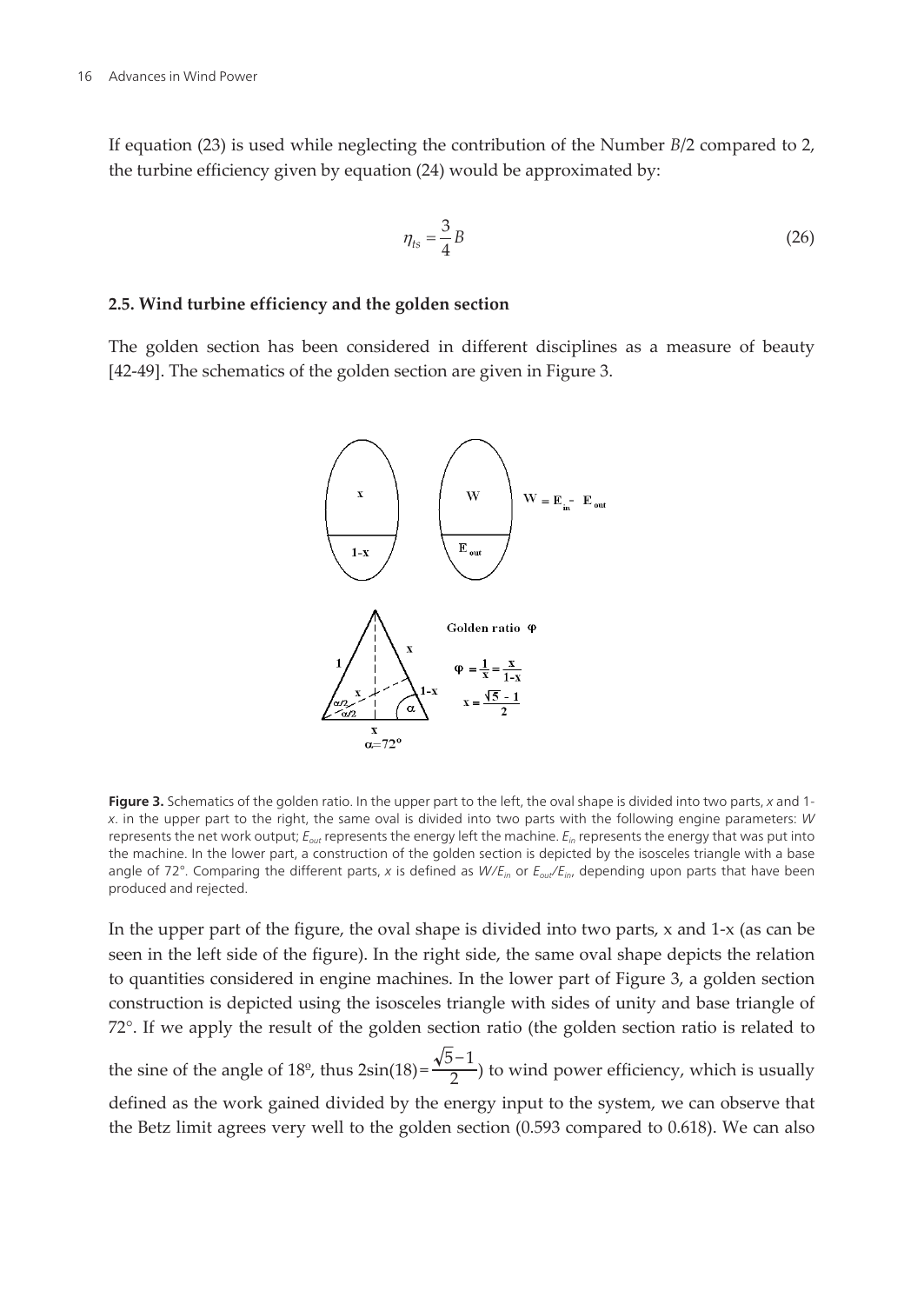see that the practical efficiencies of wind turbines in the proximity of 40% are comparable with the smaller part of the golden section 38.2%.

The golden section beauty can be related to wind turbines if we recall that the kinetic energy of the wind usually splits into two parts: useful and rejected. According to the Betz limit, about 60% of the energy is used to produce electric power and the rest is rejected. On the other hand, the real wind turbines extract about 40% and the rest is wasted. These findings are in match with the golden section division (61.8% and 38.2%). One could conclude by asking: Is this just a fortuitous result or is there something more deep and inherent in the beauty of nature?

#### **2.6. Factors that affect the efficiency of the wind turbine**

In terms of wind turbine efficiency, it is possible to highlight different parts of the turbine when estimating its value. Most of the studies discussed above considered extracting power from the kinetic energy of the wind. This could be defined as kinetic energy efficiency $\eta_{\textit{KE}}$ . Other considerations should be accounted for, such as the mechanical efficiency, *ηme* (when power is decreased due to mechanical friction), the conversion to electricity efficiency,*ηcon* , and the blockage efficiency, *ηbl* (which is defined as the amount of air blocked by the turbine blades as depicted by Figure 4). The overall turbine efficiency is given by:

$$
\eta_{net} = \eta_{bl} \eta_{con} \eta_{me} \eta_{KE} \tag{27}
$$



 $\frac{1}{\sqrt{2}}$  and the cross section of the cross section of the rotor body of the rotor blades blocks section in the fact that the physical body of the rotor blocks blocks blocks blocks blocks blocks blocks blocks blocks b efficiency can be defined as $n_{bi} = 1 - \frac{A_{rotor}}{A_{cross}}$ . In this equation,  $A_{rotor}$  is the projected cross section of the rotor blades and **Figure 4.** Schematic of the cross section of the rotor blades. The cross section illustrates the fact that the physical body of the rotor blades blocks some of the air particles, reducing potential power production from the air. The blocking  $\frac{1000I}{A_{cross}}$ . In this equation,  $A_{rotor}$  is the projected cross section of the rotor blades and  $A<sub>cross</sub>$  is the cross section without the rotor blades.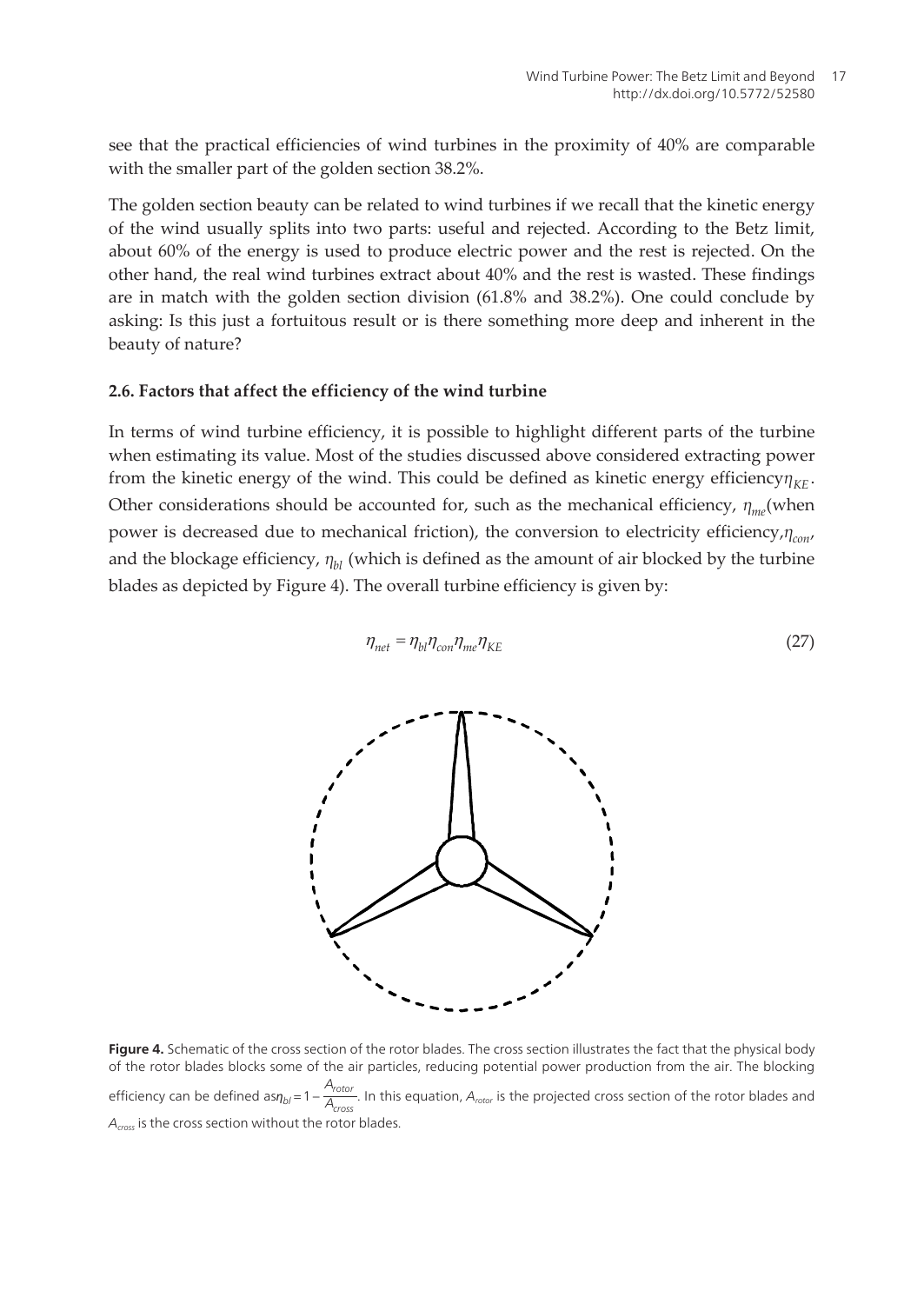## <span id="page-15-0"></span>**3. Numerical considerations**

In this section sample, plots of the results are considered.

#### **3.1. The ideal bare wind turbine model**

The one-dimensional bare wind turbine model without losses has been treated extensively and is well documented in textbooks [\[15](#page-23-0)]. The velocity of the air crossing the wind turbine velocity is assumed to be a fraction of the upstream air velocity. This fraction is introduced as a parameter, *a*, which expresses the ratio between the latter and the former. Parameter *a* is assigned a value in the range of numbers between zero and one. It is important to note that the physical range of this parameter is limited, for example,  $0 \le a \le 0.5$ , otherwise the velocity at the downstream becomes negative. To help clarify this point, calculations were performed covering the full range of parameter *a*. Equations (6) and (8) give the power coefficient and the thrust coefficient, respectively. Figure 5 shows these coefficients as functions of parame‐ ter *a* (a very well-known result in the professional literature in the field).



Figure 5. Power and thrust coefficients for the ideal bare wind turbine as a function of the parameter a (the ratio between the air velocity crossing the turbine blades and the upstream velocity of the air). The plot is reproduced similar to what is known in the literature, but highlighting the physical region (0<a<0.5) with thicker black color and the non-physical region (0.5<a<1) with thinner red color.

For explicit presentation, the physical range of parameter *a* (up to the value of 1/2) was drawn in a thick black color, while the rest of the plot was prepared using a thinner red col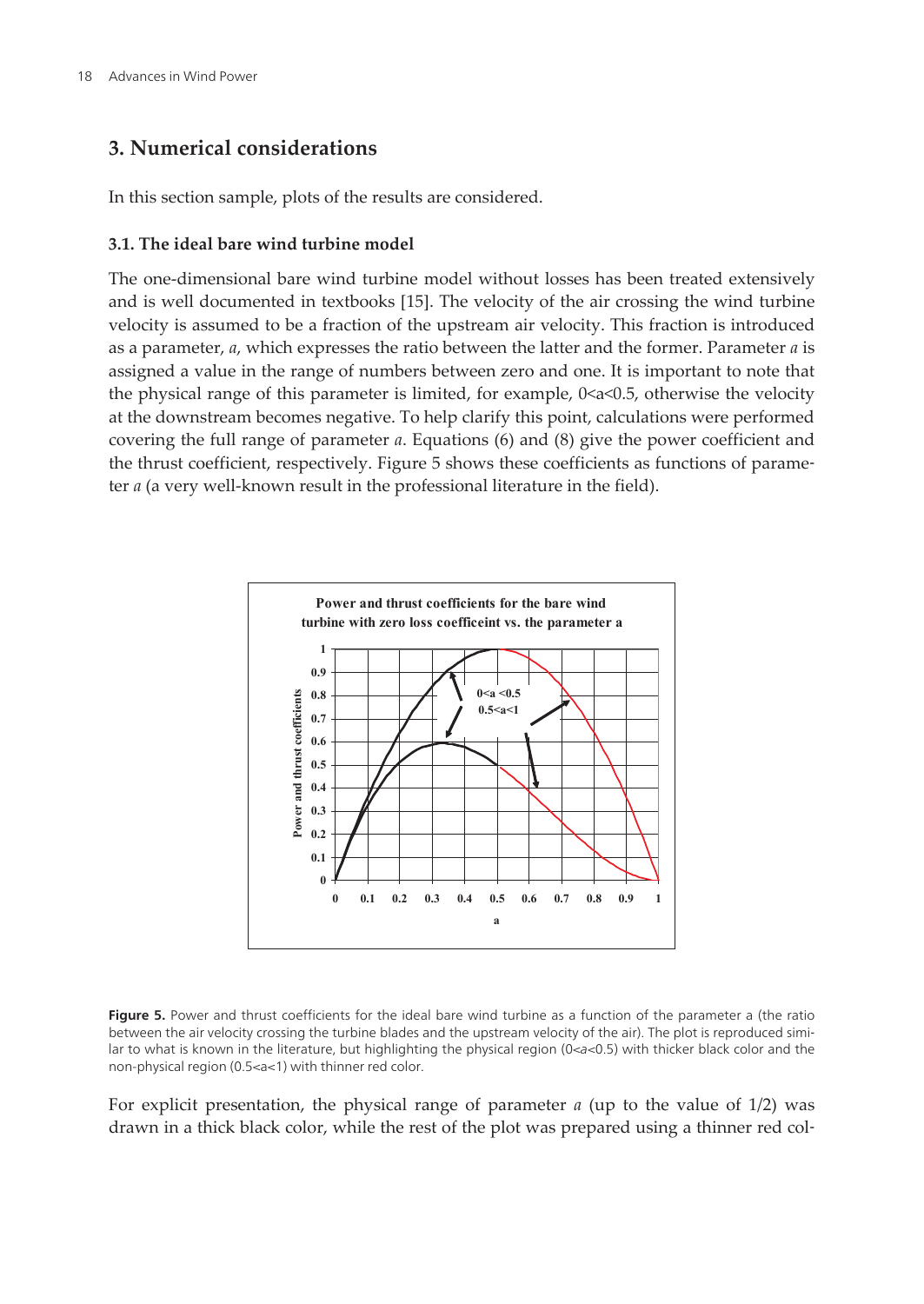or. It is clear from the figure that the coefficients vanish at the zero and one values of the parameter. In between, the maximum thrust coefficient (with a value of unity) occurs at the value of *a*=1/2. On the other hand, the maximum value of the power coefficient occurs at the value of  $a=1/3$ , for which the Betz limit is given  $(C_P = B = 16/27)$ . If we plot the power coefficient as a function of the thrust coefficient, as Figure 6 shows, a loop shape would be pro‐ duced. Again, the physical range was highlighted using a thick black color.



Figure 6. Power coefficient for the ideal bare wind turbine as a function of the thrust coefficient. The plot has been extended to include the non-physical region as was done in [Figure 5](#page-15-0) for reasons of consistency.

Two important points must be noted on such a plot: the maximum power coefficient (the Betz limit) for which the thrust coefficient receives a value of 8/9; and the maximum thrust (with the value of unity), for which the power coefficient gets a value of 1/2. These relations can be checked using equation (9), or more explicitly by using equation (17).

#### **3.2. The bare wind turbine with losses**

In this section, sample plots are given to demonstrate the effect of the losses as modeled in section 2.2. The losses are due to friction and are modeled as proportional to the velocity of the square of the velocity of the air flowing through the wind turbine. The plots are pre‐ pared for three different values of the non-dimensional loss coefficient  $C^*_{loss}$ : 0, 0.05, and 0.1. [Figure 7](#page-17-0) shows a plot of the power coefficient and of the thrust coefficient as a function of parameter *a,* covering the physical range while accounting for losses.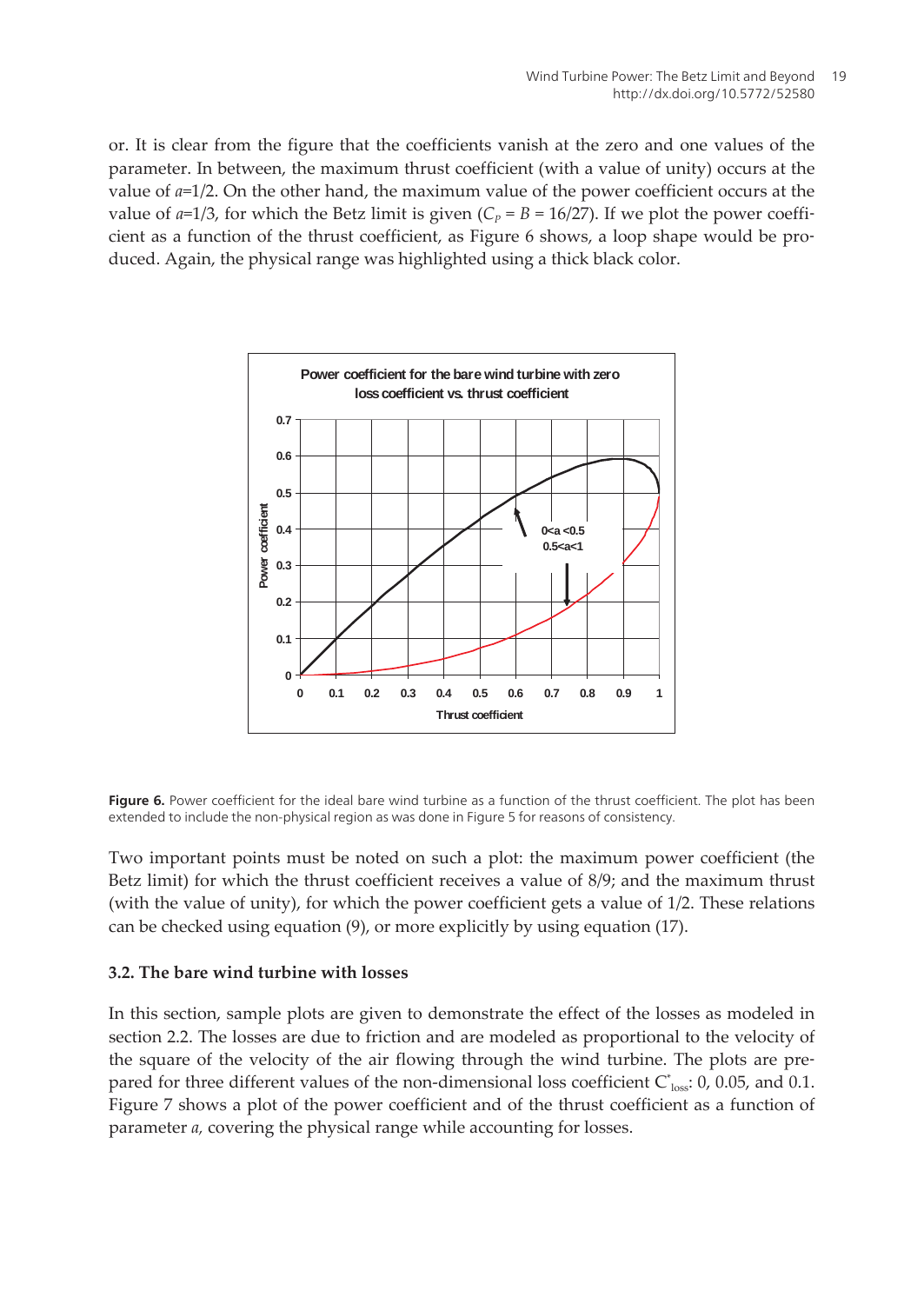<span id="page-17-0"></span>



It is clear from the figure that there is degradation in both coefficients in the order of a few percentage points. The two points (maximum power coefficient and maximum thrust coefficient) can be better visualized as illustrated by Figure 8.



Figure 8. Power coefficient for the bare wind turbine as a function of the thrust coefficient, accounting for frictional losses, with different values.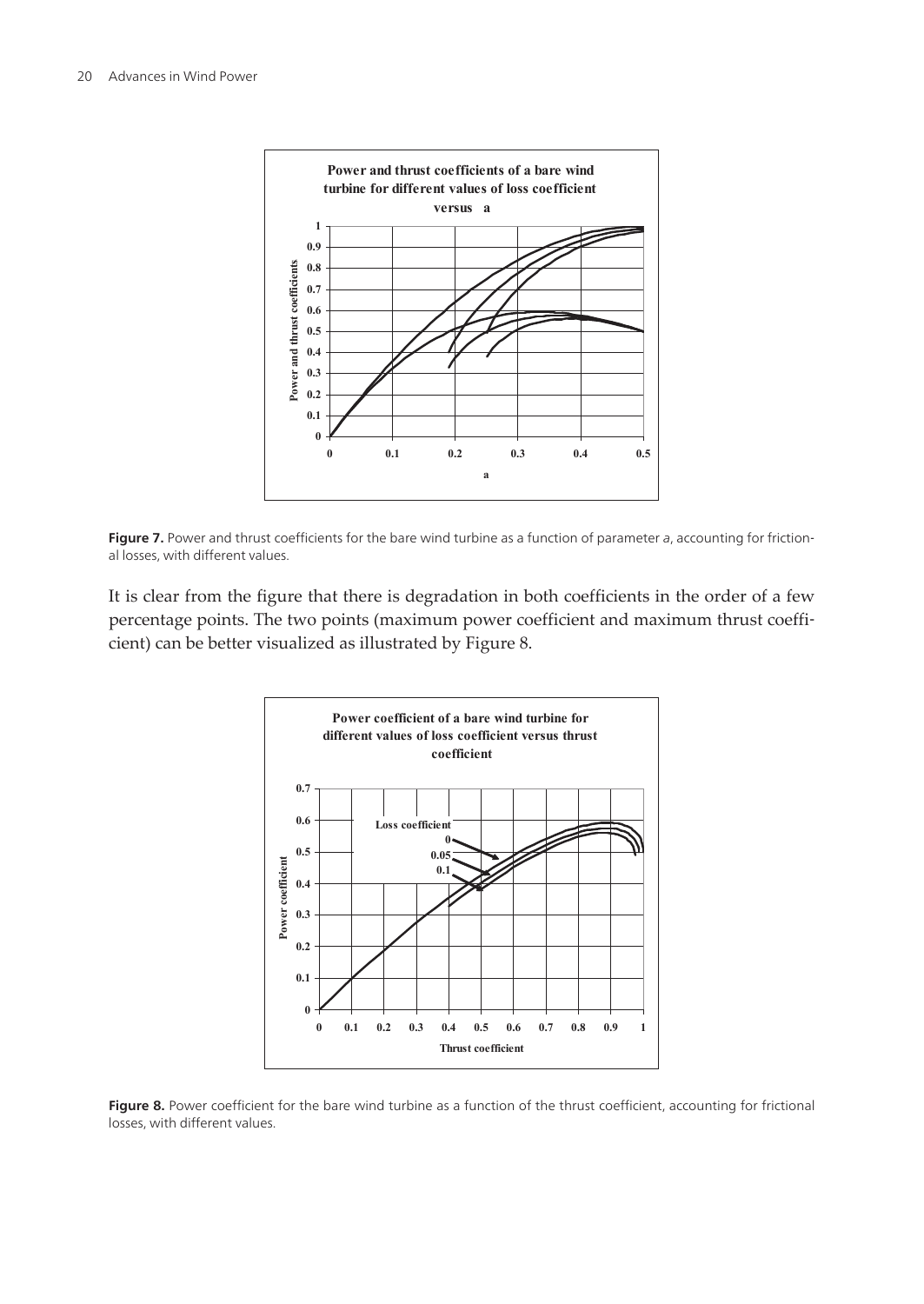#### **3.3. The shrouded wind turbine**

The shrouded wind turbine was analyzed based on the extended Bernoulli equation, while accounting for frictional losses in the same manner as was done for the bare wind turbine. The increased air mass flow due to the larger drop in pressure was modeled as proportional to the kinetic energy difference, using the coefficient  $C_F$  (pressure drop coefficient—see equation (17)). As can be seen from Figure 9 and [Figure 10](#page-19-0) (equations (18) and (19) respec‐ tively), the power coefficient and the thrust coefficient are increased proportionally to the pressure coefficient, which is in agreement with the findings in the literature.



**Figure 9.** Power coefficient for the shrouded wind turbine as a function of parameter a, accounting for frictional losses and for augmentation coefficient  $\mathsf{C}_{\mathsf{F}}$ .

The maximum power coefficient and the maximum thrust points are illustrated in [Figure 11](#page-20-0).

By consulting [Figure 11,](#page-20-0) one can observe that both maximum points are degraded by an in‐ creasing loss coefficient.

#### **3.4. Efficiency of the wind turbine**

As was considered by Betz, the power coefficient as originally defined agrees with the definition of efficiency for a device that extracts work from a given amount of energy. Thus, for the bare wind turbine, the maximum efficiency that could be extracted is actually given by the Betz limit. The effect of friction on wind turbine efficiency, as was expressed through the power coefficient, decreases with friction. A similar observation could be stated for the shrouded wind turbine if we use the definition as given by equation (22). Accordingly, the Betz limit is exceeded, that is, the shrouded wind turbine produces more power, but the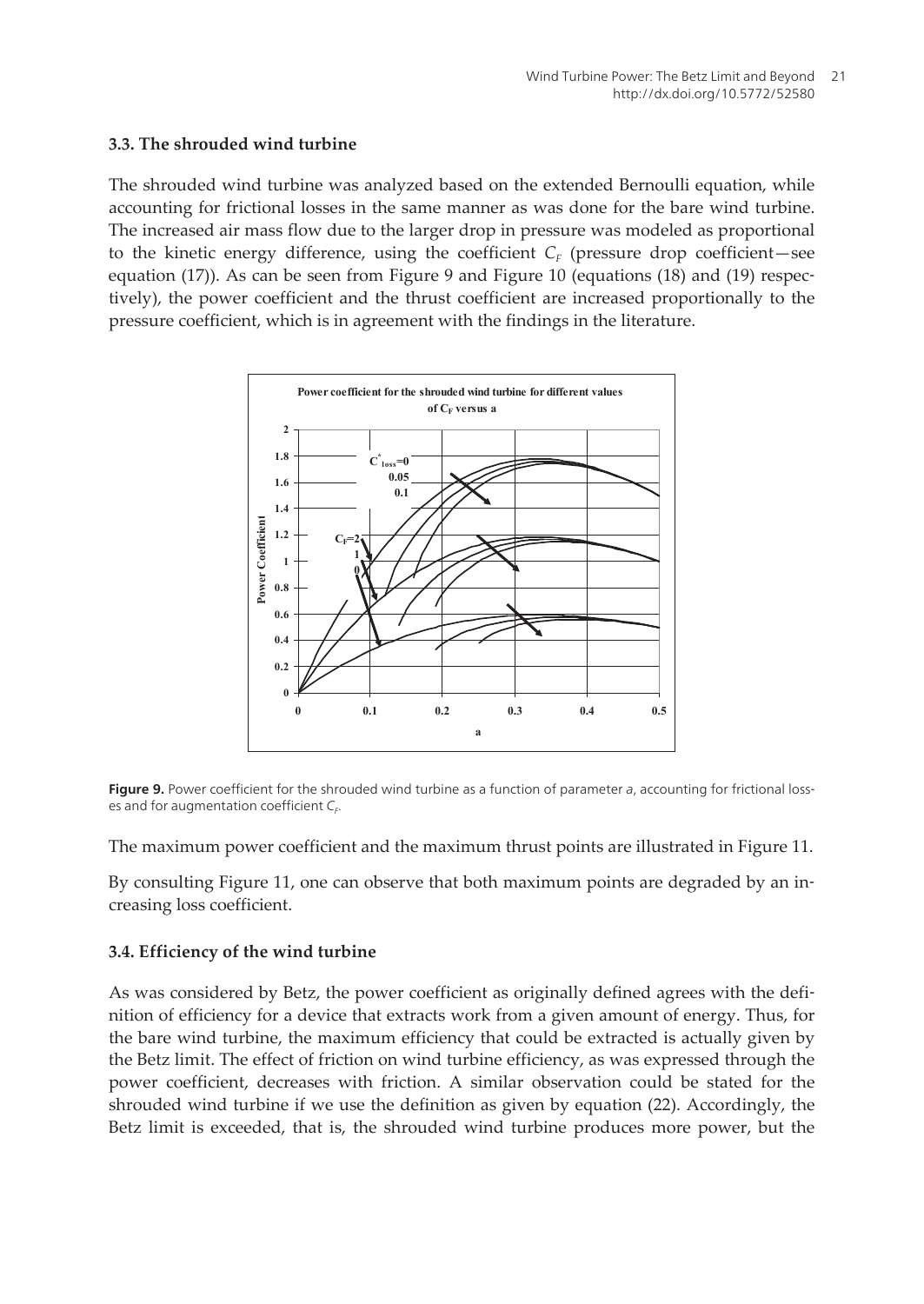<span id="page-19-0"></span>amount of energy extracted per unit of volume with a shroud is the same as for an ordinary bare wind turbine. These results were found to be in agreement with results observed in [Van Bussel, 2007]. The efficiency of maximum power output that was observed by the finite time analysis was approximately 36%, which is comparable to experimental findings [[14\]](#page-23-0). When compared to heat engines, the efficiency of the wind turbine could be expressed in terms of the Betz number by using equation (23). If the Betz number is substituted, the efficiency could be approximated as 47%, but if the other factors are taken into account, the practical efficiency could reach much lower values.



**Figure 10.** Thrust coefficient for the shrouded wind turbine as a function of parameter a, accounting for frictional losses and for augmentation coefficient  $C_F$ , with different values.

## **4. Wind turbine arrangements**

One could suggest ideas to increase power extraction from the wind, thus decreasing the overall cost. One suggestion is the bottoming wind turbine; another is the *flower leaves* ar‐ rangement of wind turbines. Both are discussed in the following sections.

## **4.1. Bottoming wind turbines**

According to Betz, the maximal power extraction efficiency is 16/27. If it is possible to extract energy from the downstream expelled air, assuming the same limit exists, one could estimate an extra amount of 11/27\*16/27 which is approximately 24%. This estimate suggests adding a smaller bottoming rotor behind the main larger rotor. The idea of the bottoming wind turbine is depicted schematically in [Figure 12](#page-20-0).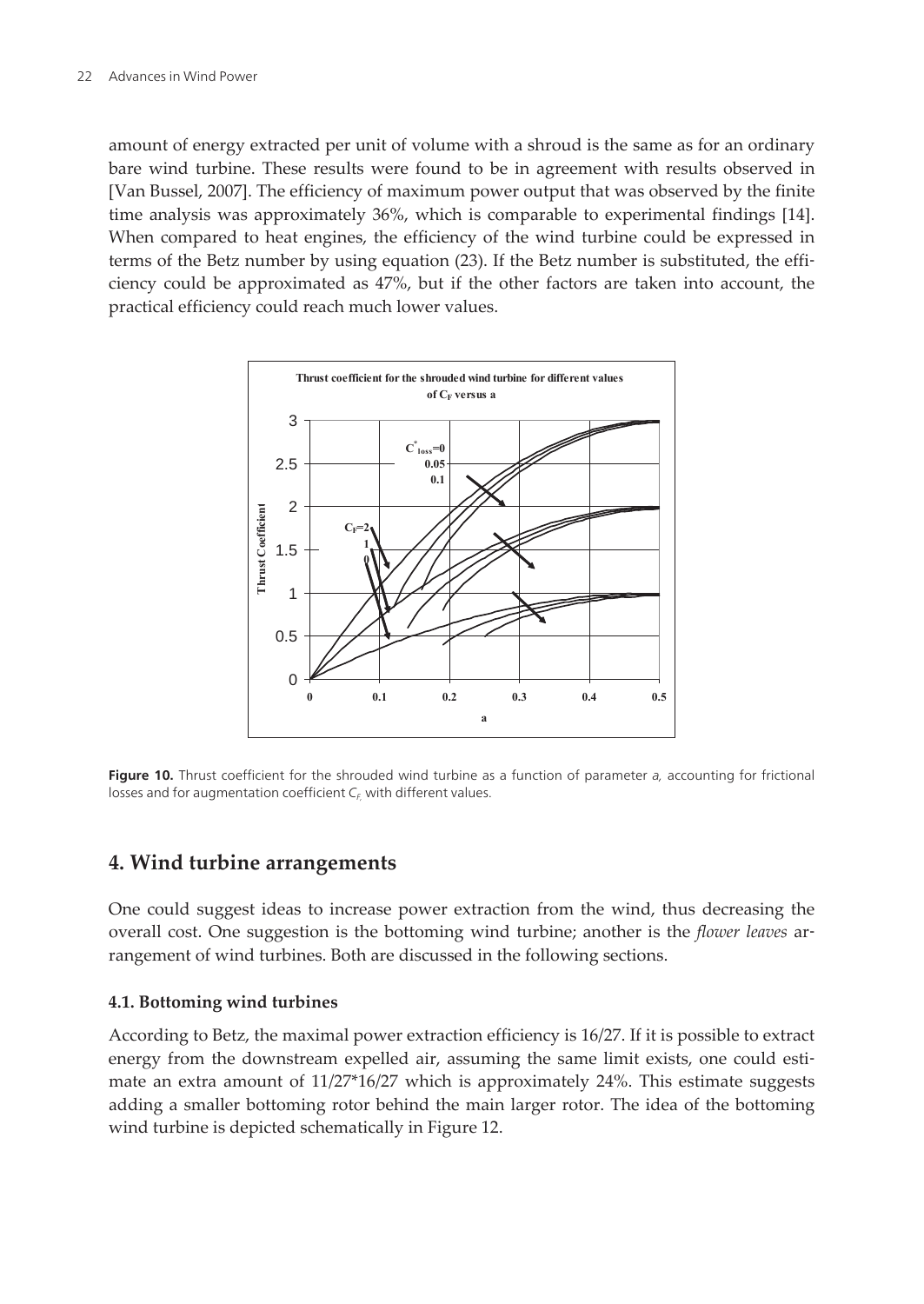<span id="page-20-0"></span>

**Figure 11.** Power and coefficients for the shrouded wind turbine as a function of the thrust coefficient, accounting for frictional losses and for augmentation coefficient  $C_{\epsilon}$ , with different values.



**Figure 12.** Schematics of the bottoming wind turbine idea. The main rotor is the first to intercept the airflow. Outlet air is then directed to the secondary rotor. The attractiveness of this idea is to gain more output with the same tower installation, reducing the inherently larger cost of erecting multiple towers.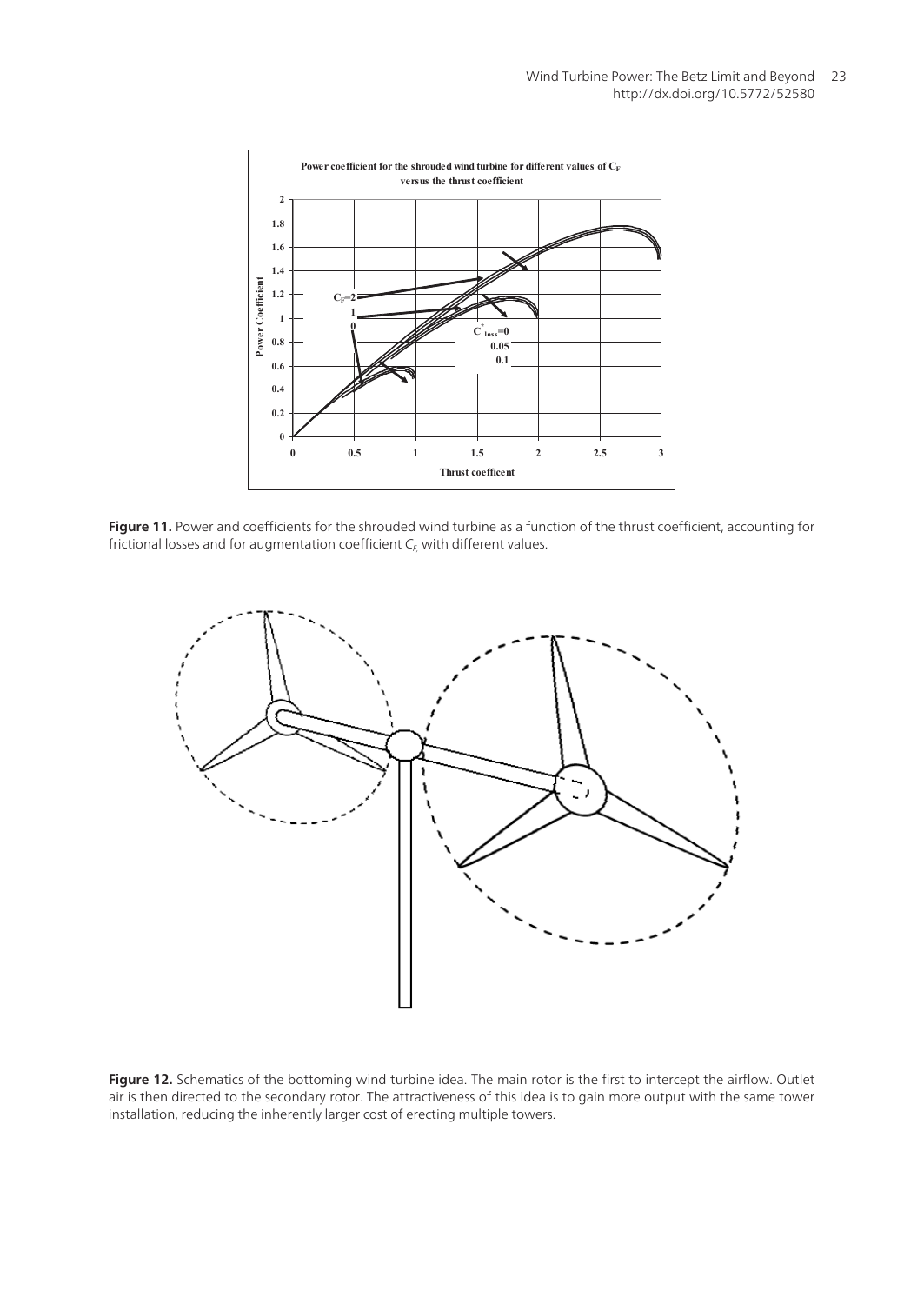#### *4.2. Flower leaves arrangement of wind turbines*

Considering the shrouded wind turbine as being a relatively small device is given (some‐ times called flower power while searching the web), one could suggest installing different devices on the same tower. Such an arrangement reduces the cost of the installation. The idea is depicted schematically in Figure 13.



Figure 13. Schematics of flower leaves arrangement of wind turbines. Because they are small devices, it should be possible to install more of these shrouded systems on a single tower. While the concept of reducing installation costs is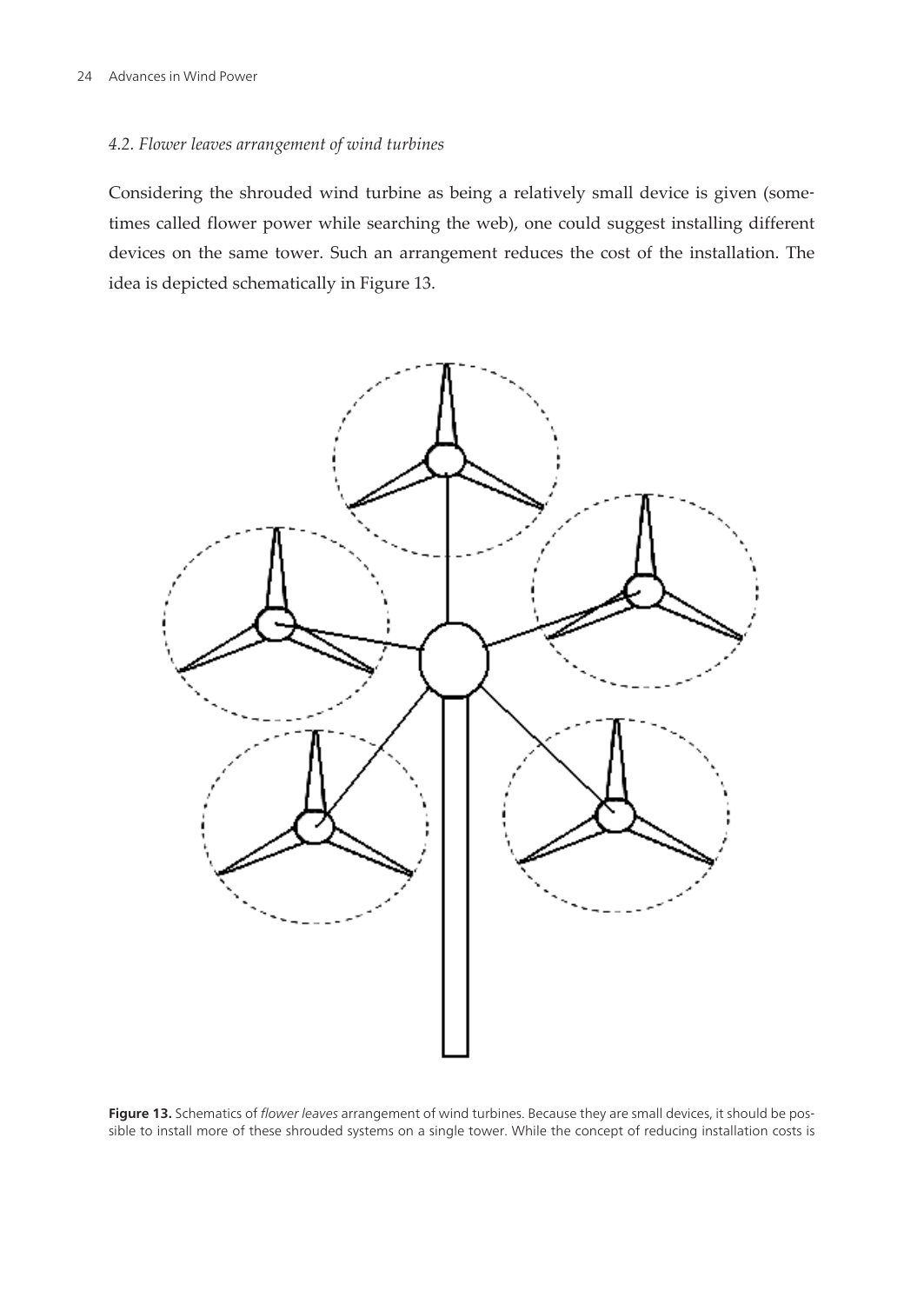similar to that of the bottoming wind turbine, the attractiveness of the flower leaves configuration is that many smaller turbines can be accommodated on a single tower, with significant cost reductions.

## **5. Summary and conclusions**

In this study, wind turbine power was reconsidered. At the beginning, a literature review was given with relation to the potentiality of wind power, worldwide applications of wind power, and different factors that affect the performance of wind turbines, especially those related to one-dimensional modeling of the flow through the wind turbine. Later, different models were addressed, taking into account the effect of friction, which is usually neglected in the literature. In this study, friction is modeled to be proportional to the square of the velocity of the air crossing the wind turbine blades. The bare wind turbine model and the shrouded wind turbine model were analyzed based on the following balance equations: the mass balance equation, the momentum balance equation, and the energy balance equation that is exposed in the form of an extended (modified) Bernoulli equation. Through the anal‐ ysis it was observed that both the power coefficient and the thrust coefficient degrade with friction. As was noticed in previous studies, the power coefficient given by the Betz number is the efficiency of the wind turbine (originally derived for the bare wind turbine). Following the same type of definition, a similar expression for the shrouded wind turbine could be de‐ rived. In a different approach, the wind turbine could be analyzed using finite time meth‐ ods, as was given by [[14\]](#page-23-0). In this study, the results were briefly summarized.

The well-known golden ratio usually is considered as a measure of beauty. It is interesting to notice that the Betz number differs from the golden ratio by only 4% (0.618 compared to 16/27=0.593).

In an effort to explain the discrepancy between theoretical efficiency and practical or measured efficiencies, different factors that affect the extraction of wind power are considered. These include mechanical friction, conversion efficiency to electricity, and blockage efficiency, which accounts for the blocked amount of air (usually is not mentioned in the literature), thus reducing the power output.

Finally, plots were given to suggest ways of assembling wind turbines to gain more of wind power for each tower installation.

## **Author details**

Mahmoud Huleihil<sup>1,2</sup> and Gedalya Mazor<sup>1</sup>

1 Department of Mechanical Engineering, Sami Shamoon College of Engineering, Be'er She‐ va, Israel

2 Arab Academic Institute for Education, Beit Berl College, Kfar Sava, Israel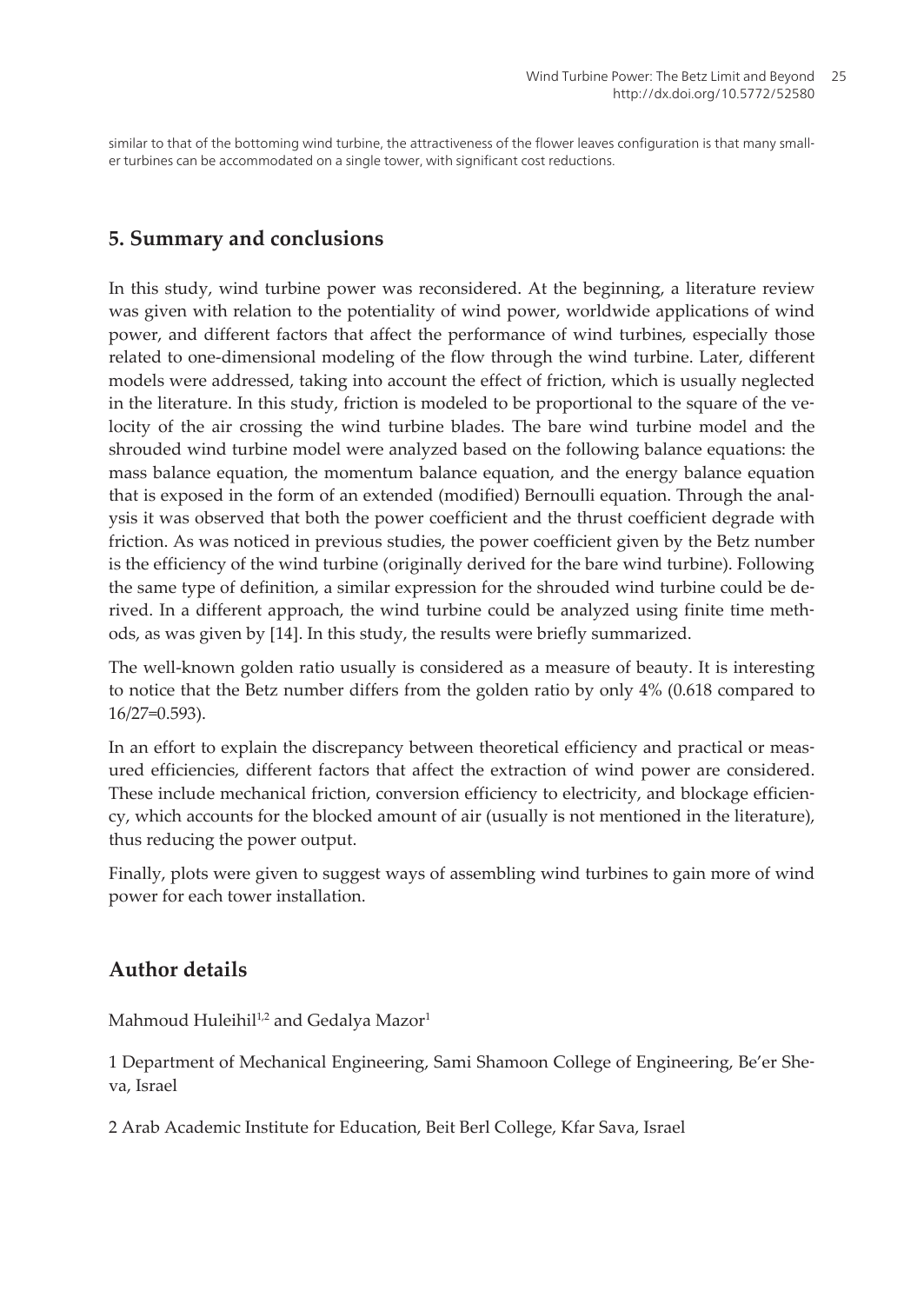## <span id="page-23-0"></span>**References**

- [1] Sahin A. D., "Progress and recent trends in wind energy," Progress in Energy and Combustion Science 30, pp. 501–543, 2004.
- [2] Şen Z., "Modified wind power formulation and its comparison with Betz limits," Int. J. Energy Res., pp. unknown, 2012, http://onlinelibrary.wiley.com/doi/10.1002/er. 2900/full, last visited on 22/6/2012.
- [3] Sorensen J. N., "Aerodynamic aspects of wind energy conversion," Annu. Rev. Fluid Mech. 43, pp. 427–48, 2011.
- [4] Villanueva D., Feijoo A., "Wind power distributions: A review of their applications," Renewable and Sustainable Energy Reviews 14, pp. 1490–1495, 2010.
- [5] Hubbard H. H., and Shepherd K. P., "Wind turbine acoustics," NASA technical paper 3057, DOE/NASA/2030-77, pp. 1-54, 1990.
- [6] Rojas-Sola J. I., Juan Manuel A., "Southern Spanish windmills: Technological as‐ pects," Renewable Energy, 30, 1943–1953, 2005.
- [7] Rojas-Sola J. I., Gonzalez M., Martın E. P.," Computer-aided design and engineering: A study of windmills in la Mancha (Spain)," Renewable Energy, 31, 10, pp. 1471-1656, 2006.
- [8] Al-Mohamad A., Karmeh H., "Wind energy potential in Syria," Renewable Energy 28, pp. 1039–1046, 2003.
- [9] Islam M.R., Saidur R., Rahim N.A., "Assessment of wind energy potentiality at Kudat and Labuan, Malaysia using Weibull distribution function," Energy 36, pp. 985-992, 2011.
- [10] James P. A. B., Sissons M.F., Bradford J., Myers L. E., Bahaj A.S., Anwar A., Green S., "Implications of the UK field trial of building mounted horizontal axis micro-wind turbines," Energy Policy, 38, pp. 6130–6144, 2010.
- [11] Abdeen M. O., "On the wind energy resources of Sudan," Renewable and Sustainable Energy Reviews, 12, pp. 2117–2139, 2008.
- [12] Mostafaeipour A., Sedaghat A., Dehghan A.A. N., Kalantar V., "Wind energy feasi‐ bility study for city of Shahrbabak in Iran," Renewable and Sustainable Energy Re‐ views 15, pp. 2545– 2556, 2011.
- [13] Okulov V. L., Sørensen J. N., "An Ideal Wind Turbine with a Finite Number of Blades", Doklady Physics, Vol. 53, No. 6, pp. 337–342. 2008.
- [14] Rauh A., Seelert W., "The Betz optimum efficiency for windmills," Applied Energy, 17 pp. 15-23, 1984.
- [15] Shames, I. H. Shames, Mechanics of Fluids, 2nd ed., pp. A26 –A31,McGraw-Hill, New York, 1982.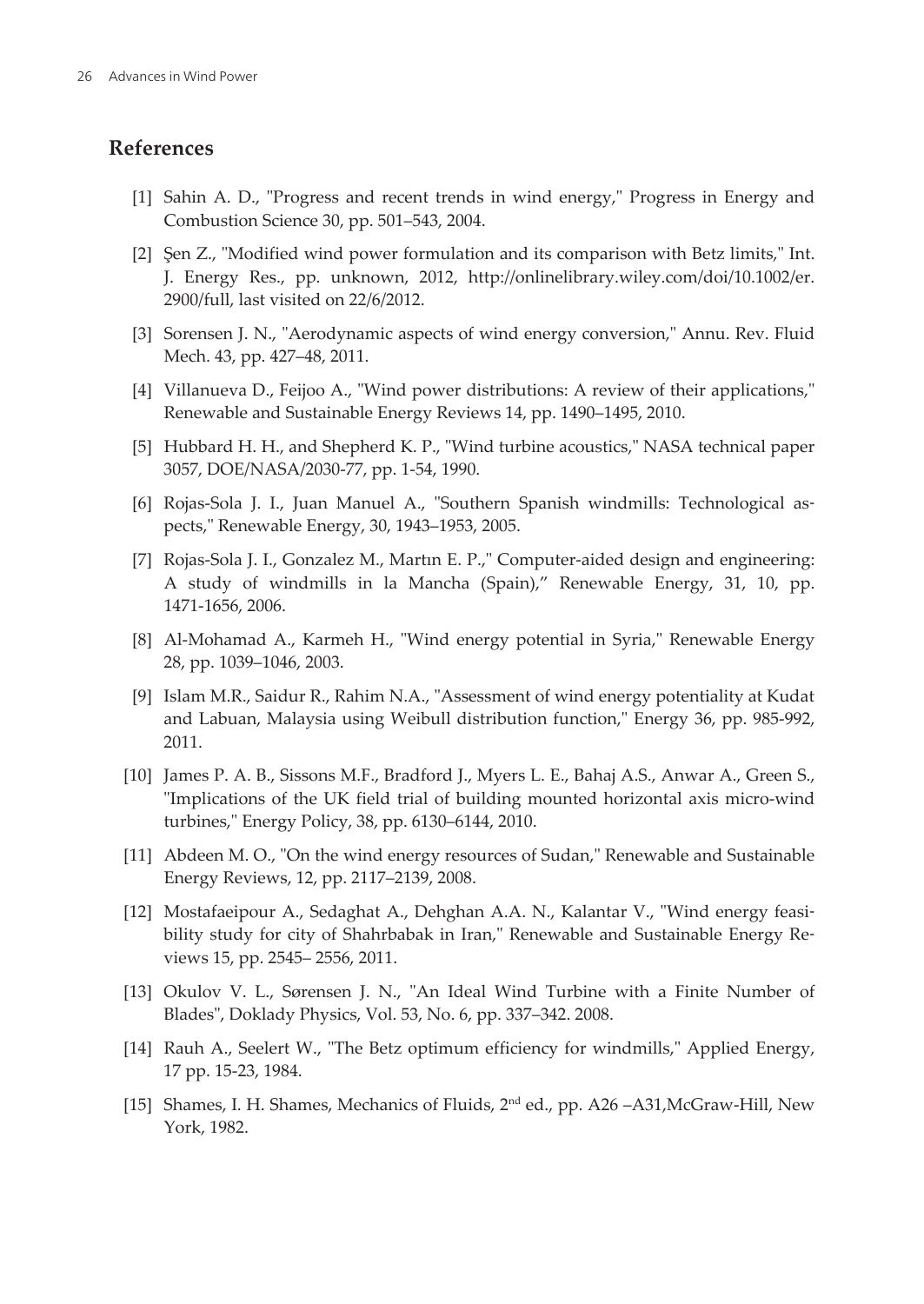- <span id="page-24-0"></span>[16] Okulov V. L., Sørensen J. N., "An Ideal Wind Turbine with a Finite Number of Blades," Doklady Physics, Vol. 53, No. 6, pp. 337–342. 2008.
- [17] Cuerva A., Sanz-Andre's A., "The extended Betz-Lanchester limit," Renewable Energy 30, pp. 783–794, 2005.
- [18] Igra, O., "Research and development for shrouded wind turbines," Energy Conv. & Mgmt., 21 pp. 13-48, 1981.
- [19] Fletcher C. A. J., "Diffuser-augmented wind turbine analysis,"  $7<sup>th</sup>$  Australasian hydraulics and fluid mechanics conference, Brisbane, 18-22 August 1980, pp. 435-438, 1980.
- [20] Philips D. G., Richards P. J. Mallinson G. D. and Flay R. G. J., "Computational model‐ ing of diffuser for a diffuser augmented wind turbine,"  $13<sup>th</sup>$ AustralAsian fluid mechanics conference, Monash university, Melbourne Australia, 13-18 December 1998, pp. 207-210, 1998.
- [21] Hansen M. O. L., Sørensen N. N., Flay R. G. J., "Effect of Placing a Diffuser around a Wind Turbine," Wind Energy, 3, pp. 207–213, 2000.
- [22] Sharpe D. J., "A general momentum theory applied to an energy-extracting actuator disc," Wind Energy, 7, pp. 177–188, 2004.
- [23] Abe K., Nishida M., Sakurai A., Ohya Y., Kihara H., Wada E., Sato K., " Experimental and numerical investigations of flow fields behind a small wind turbine with a flanged diffuser," J. Wind Eng. Ind. Aerodyn. 93, pp. 951–970, 2005.
- [24] Nasutiona A., Purwantoa D. W., "Optimized Curvature Interior Profile for Diffuser Augmented Wind Turbine (DAWT) to increase its energy-conversion performance," 2011 IEEE First Conference on Clean Energy and Technology CET, pp. unknown, 2011.
- [25] Van Bussel, G.J.W, "An Assessment of the Performance of Diffuser Augmented Wind Turbines (DAWT's)," 3rd ASME/JSME Fluid Engineering Conference FEDSM99-7830, San Francisco, USA, 1999.
- [26] Van Bussel, G. J. W., "The science of making more torque from wind: Diffuser experiments and theory revisited," J. Phys.: Conf. Ser. 75 012010, pp. 1-12, 2007.
- [27] Sørensen J. N., Van Kuik G. A. M., "General momentum theory for wind turbines at low tip speed ratios," Wind Energy, 14, pp. 821–839, 2011.
- [28] Bet F., Grassmann H., "Upgrading conventional wind turbines," Renewable Energy 28, pp. 71–78, 2003.
- [29] Grassmann H., Bet F., Ceschia M., Ganis M.L., "On the physics of partially static turbines," Renewable Energy, 29, pp. 491–499, 2003.
- [30] Vitale A.J., Rossi A.P., "Software tool for horizontal-axis wind turbine simulation," International Journal of Hydrogen Energy 33, pp. 3460-3465, 2008.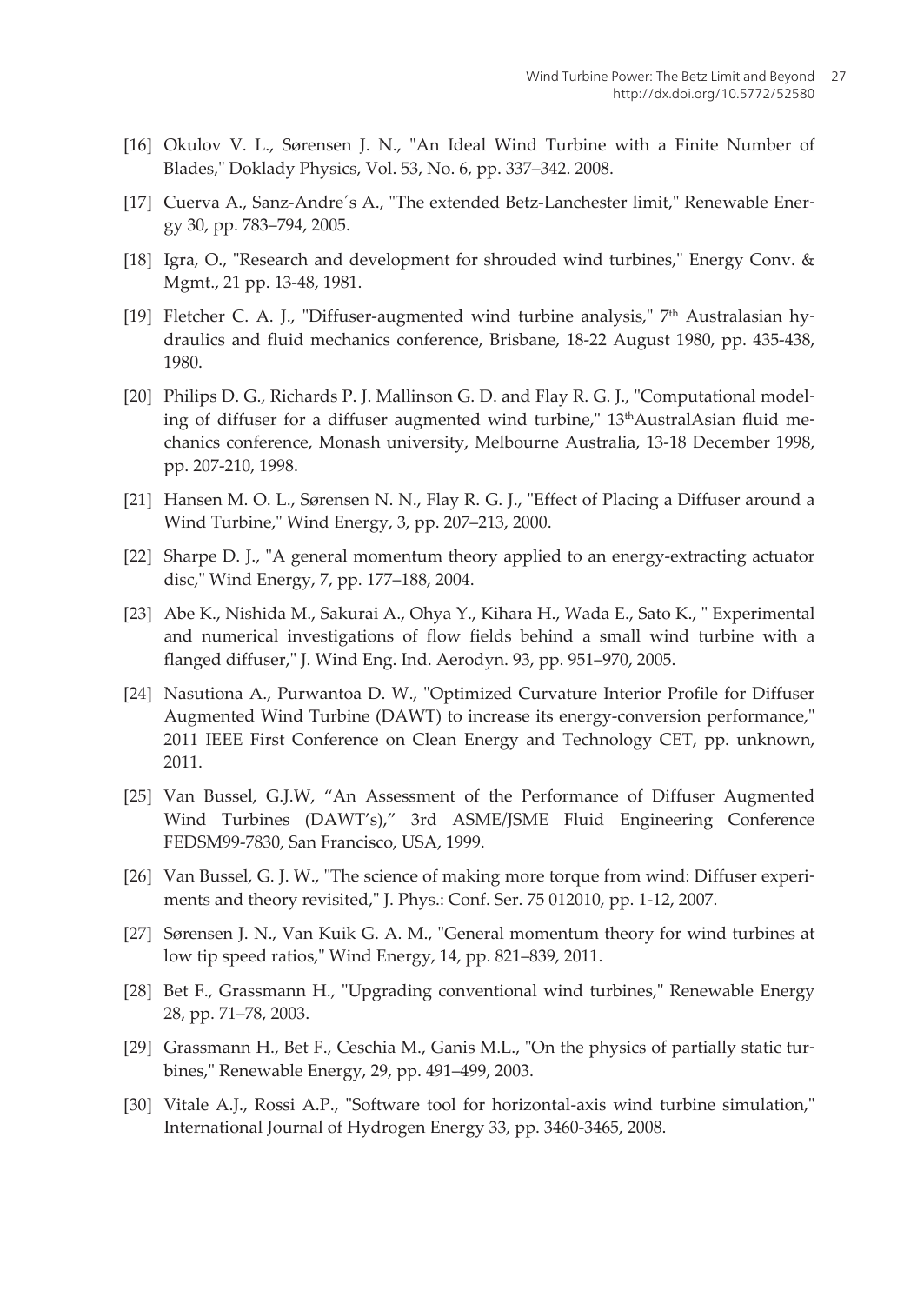- <span id="page-25-0"></span>[31] Castelli M. R., Englaro A., Benini E., "The Darrieus wind turbine: Proposal for a new performance prediction model based on CFD," Energy 36, pp. 4919-4934, 2011.
- [32] Seungmin L., Hogeon K., Eunkuk S., Soogab L., "Effects of design parameters on aerodynamic performance of a counter-rotating wind turbine," Renewable Energy 42, pp. 140-144, 2012.
- [33] Vermeer L.J., Sorensen J.N., Crespo A., "Wind turbine wake aerodynamics," Progress in Aerospace Sciences 39, 467–510, 2003.
- [34] Carlos M. Ituarte-Villarreal, Espiritu J. F., "Optimization of wind turbine placement using a viral based optimization algorithm," Procedia Computer Science 6, pp. 469– 474, 2011.
- [35] Barlas T.K., van Kuik G.A.M., "Review of state of the art in smart rotor control research for wind turbines," Progress in Aerospace Sciences 46, pp. 1–27, 2010.
- [36] Maryam Soleimanzadeh, Rafael Wisniewski, "Controller design for a wind farm, considering both power and load aspects," Mechatronics 21, pp. 720–727, 2011.
- [37] Sabersky, R. H., Acosta, A. J., Hauptmann, E. G., Fluid flow, 2<sup>nd</sup> ed., 1971, Macmillan Publishing Co, Inc., Printed in the USA.
- [38] Igra O., "Compact shrouds for wind turbines," Energy conversion, 16, pp. 149-157, 1977.
- [39] Igra O., "The shrouded aerogenerator," Energy, 2, pp. 429-439, 1977.
- [40] Ohya Y., Karasudani, T., "A shrouded wind turbine generating high output power with wind-lens technology," Energies, 3, pp. 634-649, 2010.
- [41] Huleihil M., "Maximum windmill efficiency in finite time," J. Appl.Phys., 105, Issue 10, pp. 104908,1-4, 2009.
- [42] BEJAN, A., "The golden ratio predicted: Vision, cognition and locomotion as a single design in nature," Int. J. of Design & Nature and Ecodynamics. Vol. 4, No. 2, 97–104, 2009.
- [43] Markowsky G., "Book review: the golden ratio," Notices of the AMS, vol. 52, 3, pp. 344-347, 2005.
- [44] Kaplan A., Tortumlu N. and Hizarci S., "A Simple Construction of the Golden Ra‐ tio," World Applied Sciences Journal 7 (7): 833-833, 2009.
- [45] Shechtman, "Crystals of golden proportions," The Nobel prize in chemistry, the royal Sweedish academy of sciences, 2011.
- [46] Xu, L., Zhong, T., "Golden Ratio in Quantum Mechanics," Nonlinear Science Letters B: Chaos, Fractal and Synchronization, pp. 24, 2011.